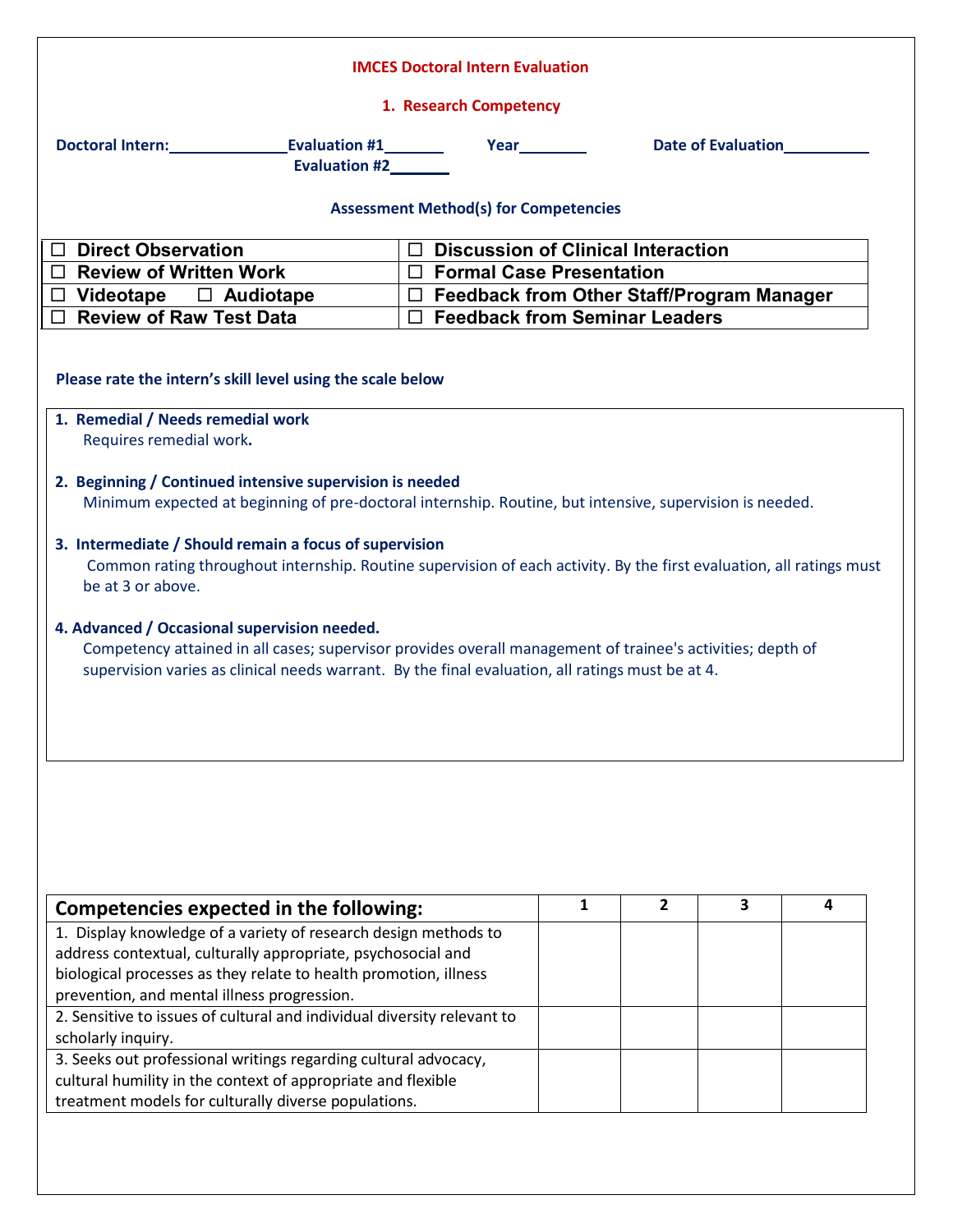| <b>Competencies expected in the following:</b>                                                                                                                                                                                    | 1 | $\mathbf{2}$ | 3 | 4 |
|-----------------------------------------------------------------------------------------------------------------------------------------------------------------------------------------------------------------------------------|---|--------------|---|---|
| 4. Knowledge and application of current literature, research and<br>theory in Evidence Based Practices.                                                                                                                           |   |              |   |   |
| 5. Knowledge and application of current literature, research and<br>theory in Community Defined Practices and culturally relevant<br>interventions.                                                                               |   |              |   |   |
| 6. Integrates information to enhance clinical practice utilizing<br>relevant databases, research literature, conference research<br>publications, and research seminars at IMCES.                                                 |   |              |   |   |
| 7. Provides quality oral presentation and discussion of scholarly<br>topics in case conferences, seminars, etc.                                                                                                                   |   |              |   |   |
| 8. Proposes goals and specific research plan for scholarly activities<br>throughout the training year.<br>9. Develop comprehensive and encompassing research project in                                                           |   |              |   |   |
| regards to best practices and client/community needs.<br>10. Generates scholarly questionnaires and hypotheses<br>collaboratively with other members of the research team towards<br>the goal of proposing a research project.    |   |              |   |   |
| 11. Presents and communicates findings of scholarly endeavors<br>through posters, presentations, professional papers, local or<br>national seminars.                                                                              |   |              |   |   |
| 12. Knowledge and adherence to APA ethical and legal guidelines in<br>scholarly research projects.                                                                                                                                |   |              |   |   |
| Please provide written comments including strengths the Doctoral Intern possesses and areas that the Doctoral Intern<br>could show improvement in.                                                                                |   |              |   |   |
| <b>Areas of Strength:</b>                                                                                                                                                                                                         |   |              |   |   |
| <b>Areas of concern:</b>                                                                                                                                                                                                          |   |              |   |   |
| <b>Corrective Action Plan:</b>                                                                                                                                                                                                    |   |              |   |   |
| This evaluation has been completed in consultation between the Primary and Delegate supervisor in collaboration<br>with Seminar Leaders. At the time of completion the Doctoral Intern has received a copy of his/her evaluation. |   |              |   |   |
| <b>Doctoral Intern's Signature:</b>                                                                                                                                                                                               |   |              |   |   |
|                                                                                                                                                                                                                                   |   |              |   |   |
| <b>Primary Supervisor's Signature:</b>                                                                                                                                                                                            |   |              |   |   |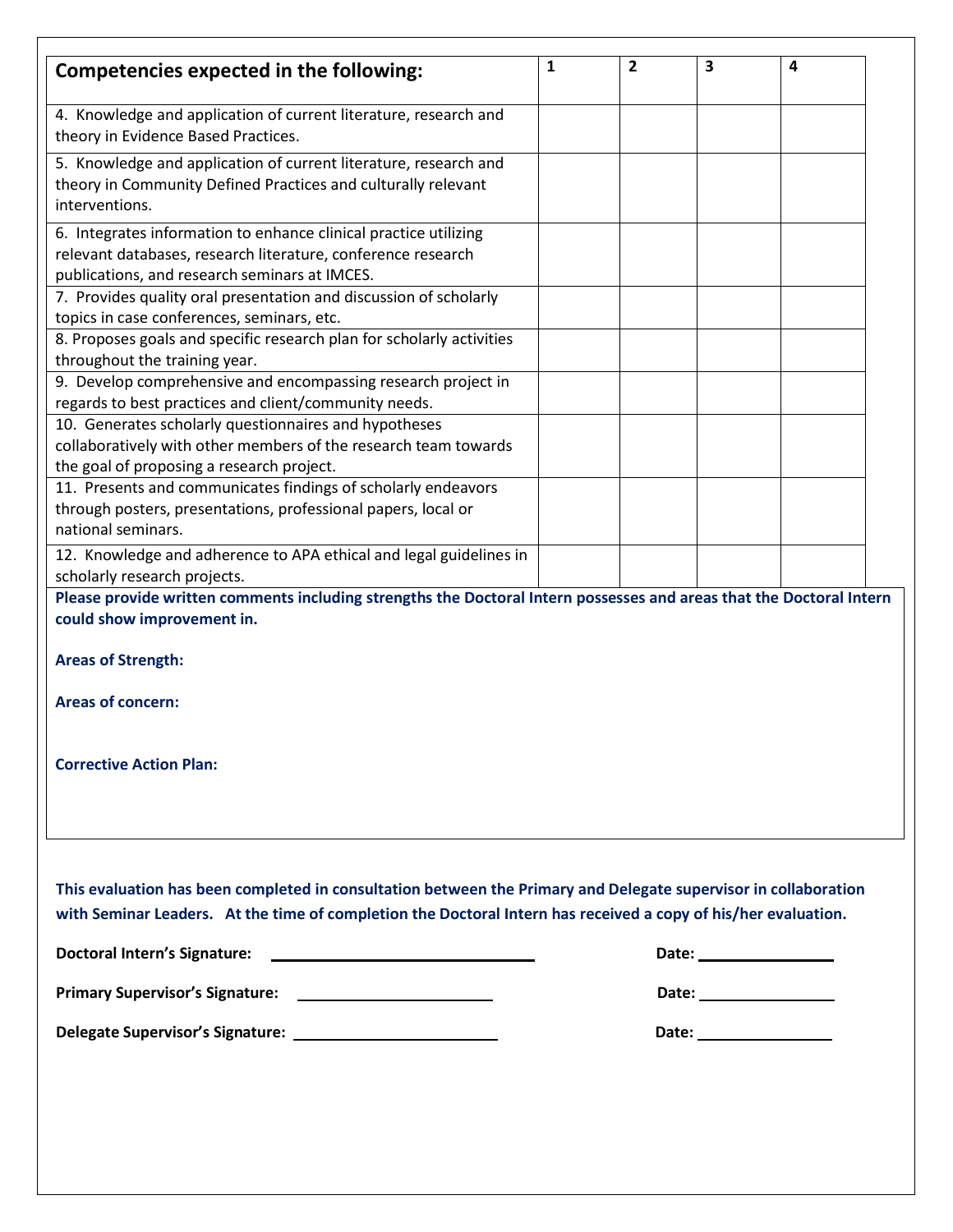|                                                                                                                                                                                                                                                                                                  | <b>IMCES Doctoral Intern Evaluation</b>                                                                                                                                                                                                                                                                                                   |  |  |  |  |  |
|--------------------------------------------------------------------------------------------------------------------------------------------------------------------------------------------------------------------------------------------------------------------------------------------------|-------------------------------------------------------------------------------------------------------------------------------------------------------------------------------------------------------------------------------------------------------------------------------------------------------------------------------------------|--|--|--|--|--|
|                                                                                                                                                                                                                                                                                                  | 2. Ethical and Legal Standards Competency                                                                                                                                                                                                                                                                                                 |  |  |  |  |  |
| Doctoral Intern:<br><u>Doctoral Intern:</u><br><b>Evaluation #1</b> Vear<br>Evaluation #2________                                                                                                                                                                                                | <b>Date of Evaluation</b>                                                                                                                                                                                                                                                                                                                 |  |  |  |  |  |
|                                                                                                                                                                                                                                                                                                  | <b>Assessment Method(s) for Competencies</b>                                                                                                                                                                                                                                                                                              |  |  |  |  |  |
| □ Direct Observation                                                                                                                                                                                                                                                                             | $\Box$ Discussion of Clinical Interaction                                                                                                                                                                                                                                                                                                 |  |  |  |  |  |
| $\Box$ Review of Written Work<br>$\Box$ Formal Case Presentation                                                                                                                                                                                                                                 |                                                                                                                                                                                                                                                                                                                                           |  |  |  |  |  |
| $\Box$ Videotape $\Box$ Audiotape                                                                                                                                                                                                                                                                | □ Feedback from Other Staff/Program Manager                                                                                                                                                                                                                                                                                               |  |  |  |  |  |
| $\Box$ Review of Raw Test Data                                                                                                                                                                                                                                                                   | $\Box$ Feedback from Seminar Leaders                                                                                                                                                                                                                                                                                                      |  |  |  |  |  |
| 2. Beginning / Continued intensive supervision is needed<br>3. Intermediate / Should remain a focus of supervision<br>must be at 3 or above.<br>4. Advanced / Occasional supervision needed.<br>supervision varies as clinical needs warrant. By the final evaluation, all ratings must be at 4. | Minimum expected at beginning of pre-doctoral internship. Routine, but intensive, supervision is needed.<br>Common rating throughout internship. Routine supervision of each activity. By the first evaluation, all ratings<br>Competency attained in all cases; supervisor provides overall management of trainee's activities; depth of |  |  |  |  |  |
| Competencies expected in the following:                                                                                                                                                                                                                                                          | 3<br>1<br>$\overline{2}$<br>4                                                                                                                                                                                                                                                                                                             |  |  |  |  |  |
| 1. Overall awareness of APA ethical guidelines and ethics that arise                                                                                                                                                                                                                             |                                                                                                                                                                                                                                                                                                                                           |  |  |  |  |  |
| in professional activities.                                                                                                                                                                                                                                                                      |                                                                                                                                                                                                                                                                                                                                           |  |  |  |  |  |
| 2. Consistently recognizes ethical and legal issues, uses reliable<br>clinical judgment as to when consultation is required and<br>appropriately asks for supervisory input.                                                                                                                     |                                                                                                                                                                                                                                                                                                                                           |  |  |  |  |  |
| 3. Consults with governing boards or professional associations when<br>needed.                                                                                                                                                                                                                   |                                                                                                                                                                                                                                                                                                                                           |  |  |  |  |  |

4. Knowledgeable of current state laws, mandated reporting, HIPAA and other regulations pertinent to the practice of clinical psychology.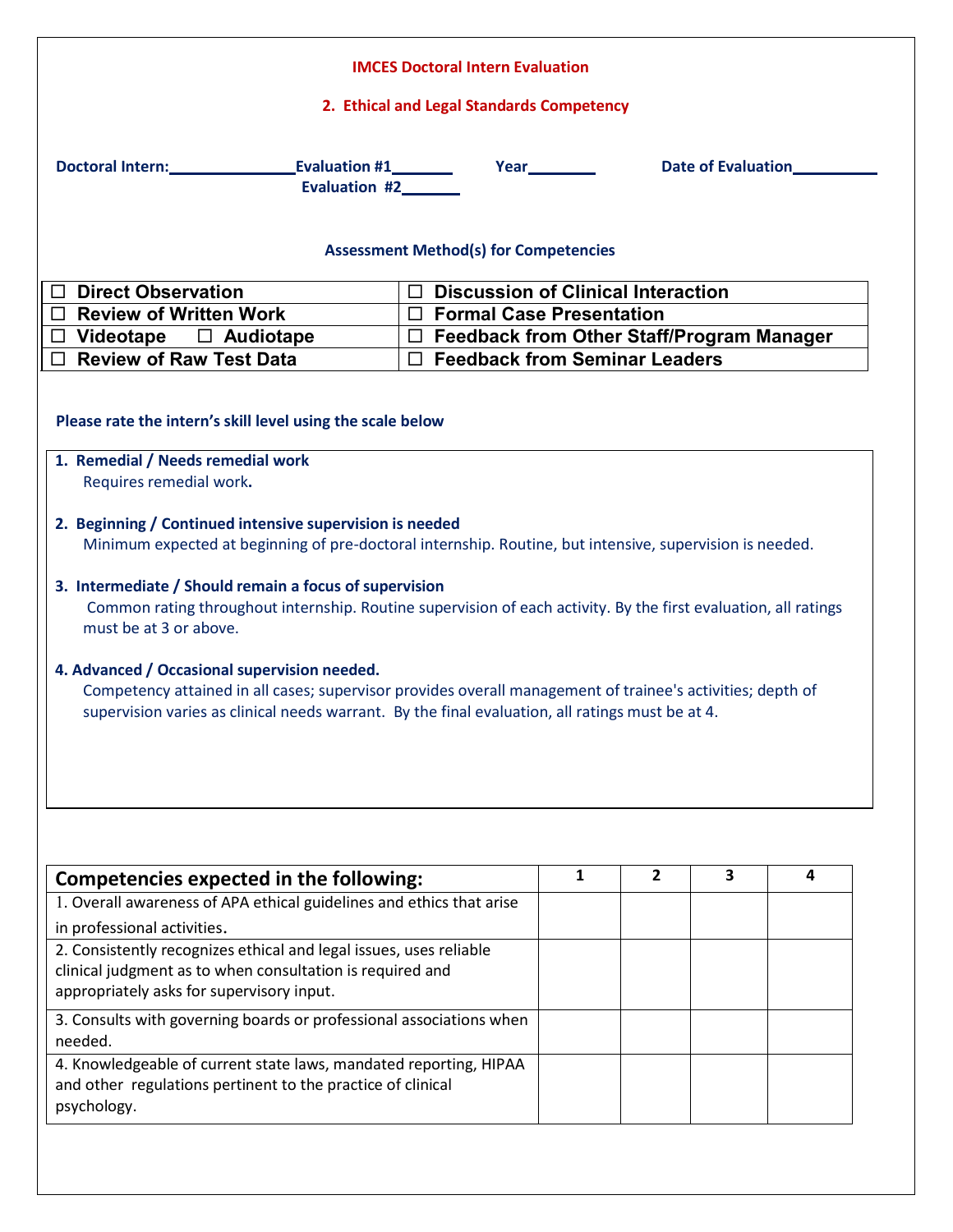| <b>Competencies expected in the following:</b>                        | 1 | $\overline{2}$ | 3 | 4 |
|-----------------------------------------------------------------------|---|----------------|---|---|
| 5. Awareness of and adherence to APA ethical guidelines in            |   |                |   |   |
| assessment.                                                           |   |                |   |   |
| 6. Awareness of and adherence to APA ethical guidelines in            |   |                |   |   |
| interventions.                                                        |   |                |   |   |
| 7. Awareness of and adherence to APA ethical guidelines relevant to   |   |                |   |   |
| consultation and in providing supervision.                            |   |                |   |   |
| 8. Awareness of and adherence to APA ethical guidelines relevant to   |   |                |   |   |
| scholarly inquiry.                                                    |   |                |   |   |
| 9. Sensitive to issues of ethnic, culture, gender or sexual diversity |   |                |   |   |
| relevant to scholarly inquiry.                                        |   |                |   |   |
| 10. Seeks consultation when faced with complex cases which may        |   |                |   |   |
| be beyond their current clinical competencies.                        |   |                |   |   |
| 11. Awareness of own limits of scope of practice.                     |   |                |   |   |
| 12. Awareness of current APA guidelines regarding use of              |   |                |   |   |
| technology providing distance psychological services and potential    |   |                |   |   |
| confidentiality challenges.                                           |   |                |   |   |
| 13. Awareness of state laws and regulations regarding mandated        |   |                |   |   |
| reporting of child, dependent adult, and elder abuse.                 |   |                |   |   |
| 14. Demonstrates a commitment to ethical principles with              |   |                |   |   |
| particular attention to multiple relationship matters,                |   |                |   |   |
| confidentiality, informed consent, and boundary issues.               |   |                |   |   |
| 15. Exercises good ethical and clinical judgment as a professional.   |   |                |   |   |
| 16. Demonstrates understanding of major ethical dilemmas in the       |   |                |   |   |
| provision of services and has knowledge of ethical decision-making    |   |                |   |   |
| processes necessary to resolve the dilemma.                           |   |                |   |   |
| 17. Knowledge of required breaches of confidentiality regarding       |   |                |   |   |
| possible Tarasoff, suicidal and homicidal threats and appropriate     |   |                |   |   |
| clinical follow-through.                                              |   |                |   |   |

Please provide written comments including strengths the Intern possesses and areas that the Doctoral Intern could **show improvement in.**

**Areas of Strength:** 

**Areas of concern:** 

**Corrective Action Plan:**

**This evaluation has been completed in consultation between the Primary and Delegate supervisor in collaboration with Seminar Leaders. At the time of completion the Doctoral Intern has received a copy of his/her evaluation.**

**Doctoral Intern's Signature: Date:**

**Primary Supervisor's Signature: \_ Date:**

**Delegate Supervisor's Signature: Date:**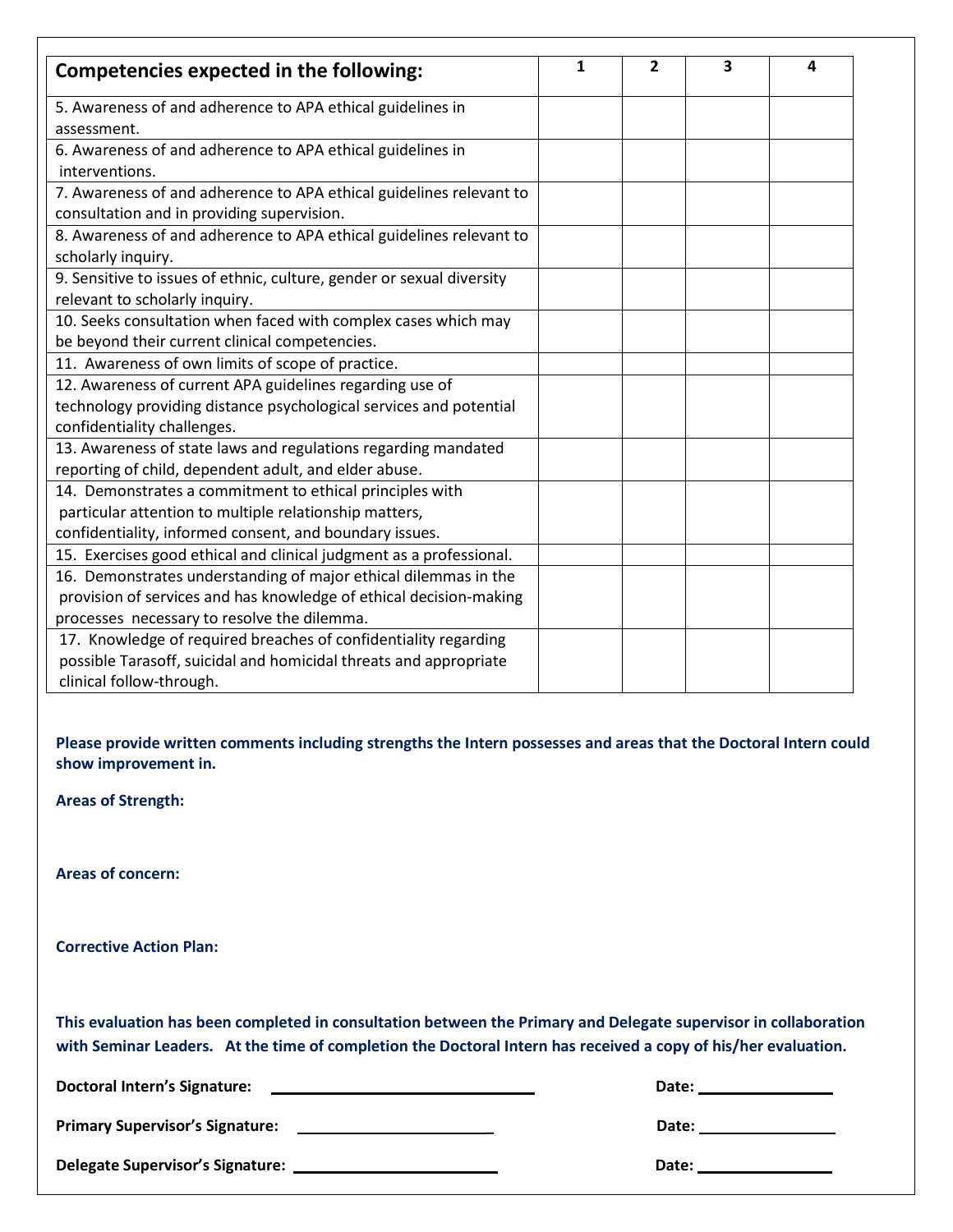|                                                                                                                                                                                                                                                                                                                                                                                                                                                                       | <b>IMCES Doctoral Intern Evaluation</b>             |              |                |                    |   |
|-----------------------------------------------------------------------------------------------------------------------------------------------------------------------------------------------------------------------------------------------------------------------------------------------------------------------------------------------------------------------------------------------------------------------------------------------------------------------|-----------------------------------------------------|--------------|----------------|--------------------|---|
|                                                                                                                                                                                                                                                                                                                                                                                                                                                                       | 3. Individual and Cultural Diversity Competency     |              |                |                    |   |
| Doctoral Intern:<br><u>Doctoral Intern:</u><br>Evaluation #2________                                                                                                                                                                                                                                                                                                                                                                                                  | <b>Evaluation #1</b> Mear                           |              |                | Date of Evaluation |   |
|                                                                                                                                                                                                                                                                                                                                                                                                                                                                       | <b>Assessment Method(s) for Competencies</b>        |              |                |                    |   |
| □ Direct Observation                                                                                                                                                                                                                                                                                                                                                                                                                                                  | <b>Discussion of Clinical Interaction</b><br>$\Box$ |              |                |                    |   |
| $\Box$ Review of Written Work                                                                                                                                                                                                                                                                                                                                                                                                                                         | $\Box$ Formal Case Presentation                     |              |                |                    |   |
| $\Box$ Videotape $\Box$ Audiotape                                                                                                                                                                                                                                                                                                                                                                                                                                     | $\Box$ Feedback from Other Staff/Program Manager    |              |                |                    |   |
| $\Box$ Review of Raw Test Data                                                                                                                                                                                                                                                                                                                                                                                                                                        | $\Box$ Feedback from Seminar Leaders                |              |                |                    |   |
| Please rate the intern's skill level using the scale below<br>1. Remedial / Needs remedial work<br>Requires remedial work.                                                                                                                                                                                                                                                                                                                                            |                                                     |              |                |                    |   |
| 2. Beginning / Continued intensive supervision is needed<br>Minimum expected at beginning of pre-doctoral internship. Routine, but intensive, supervision is needed.                                                                                                                                                                                                                                                                                                  |                                                     |              |                |                    |   |
| 3. Intermediate / Should remain a focus of supervision<br>Common rating throughout internship. Routine supervision of each activity. By the first evaluation, all ratings<br>must be at 3 or above.<br>4. Advanced / Occasional supervision needed.<br>Competency attained in all cases; supervisor provides overall management of trainee's activities; depth of<br>supervision varies as clinical needs warrant. By the final evaluation, all ratings must be at 4. |                                                     |              |                |                    |   |
| <b>Competencies expected in the following:</b>                                                                                                                                                                                                                                                                                                                                                                                                                        |                                                     | $\mathbf{1}$ | $\overline{2}$ | 3                  | 4 |
| 1. Intern is aware of and follows APA Guidelines for Providers of<br>Psychological Services to Ethnic, Linguistic, and Culturally Diverse<br>Populations.                                                                                                                                                                                                                                                                                                             |                                                     |              |                |                    |   |
| 2. Intern has knowledge of self in the context of diversity including<br>their own values, attitudes and skills as they provide clinical services<br>to clients from diverse backgrounds.                                                                                                                                                                                                                                                                             |                                                     |              |                |                    |   |
| 3. Displays sensitivity to cultural, ethnicity, religious, gender, sexual<br>orientation, disability, sexual orientation/expression, immigration,<br>and socioeconomic differences of target population.                                                                                                                                                                                                                                                              |                                                     |              |                |                    |   |
| 4. Reflects on own cultural identity and its impact on treatment of<br>clients.                                                                                                                                                                                                                                                                                                                                                                                       |                                                     |              |                |                    |   |
| 5. Modifies interventions in response to a variety of client's social<br>and cultural factors.                                                                                                                                                                                                                                                                                                                                                                        |                                                     |              |                |                    |   |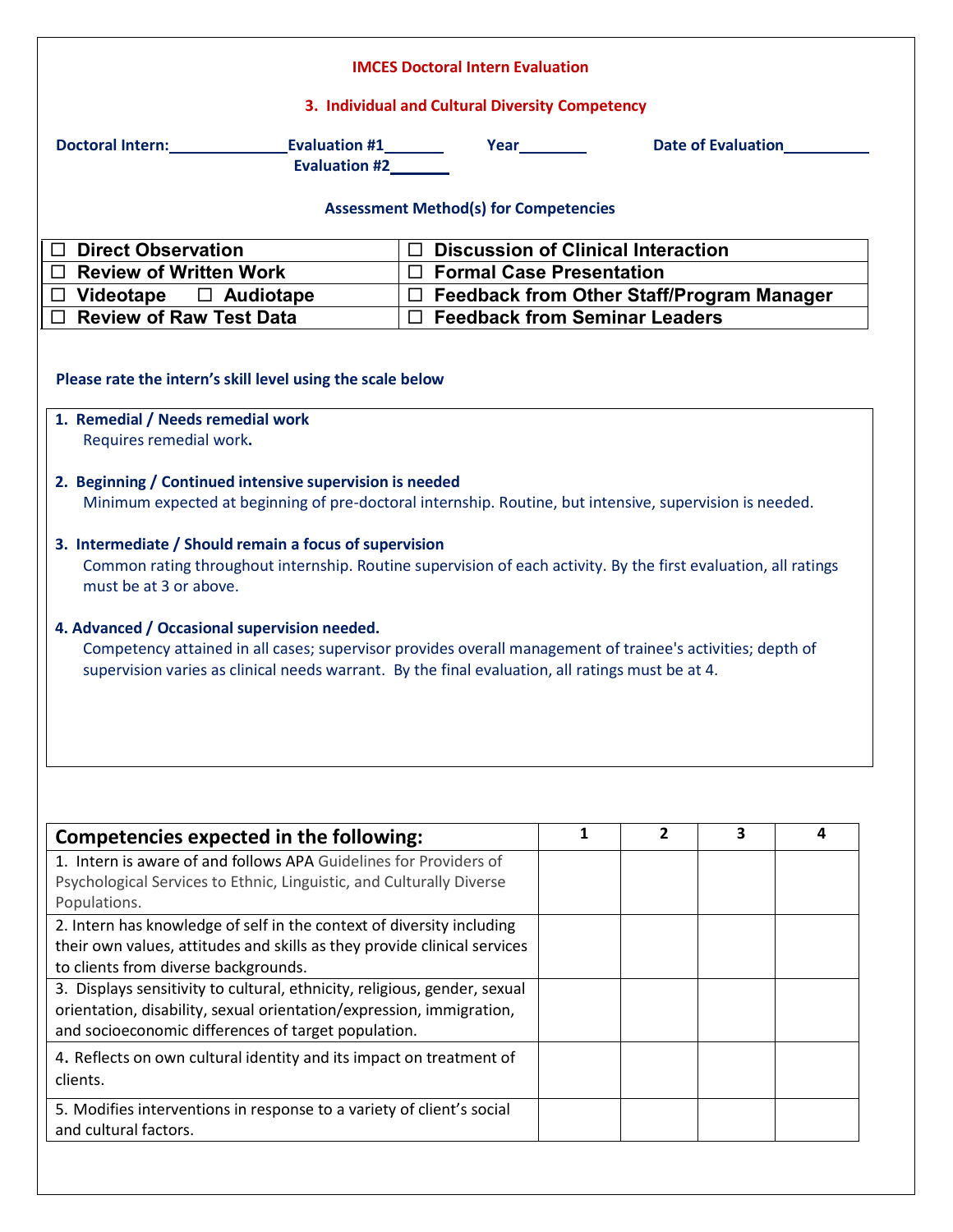| <b>Competencies expected in the following:</b>                          | 1 | $\overline{2}$ | 3 | 4 |
|-------------------------------------------------------------------------|---|----------------|---|---|
| 6. Uses culturally sensitive measures and procedures when               |   |                |   |   |
| conducting research, evaluation or treatment procedures.                |   |                |   |   |
| 7. Knowledge of current theoretical and empirical knowledge base        |   |                |   |   |
| as it relates to diversity and clinical treatment of clients.           |   |                |   |   |
| 8. Intern is aware of the potential impact of ethnicity, cultural and   |   |                |   |   |
| diversity factors in the provision of psychotherapy                     |   |                |   |   |
| 9. Knowledge and awareness of the interaction between culture           |   |                |   |   |
| and personality.                                                        |   |                |   |   |
| 10 Discusses individual differences with clients and discusses          |   |                |   |   |
| the power differential that exists in the therapeutic relationship.     |   |                |   |   |
| 11. Acknowledges and respects differences that exists between self      |   |                |   |   |
| and clients in terms of race, ethnicity, culture and other individual   |   |                |   |   |
| difference variables.                                                   |   |                |   |   |
| 12. Is aware of own limitations in competence in providing services     |   |                |   |   |
| to clients with diverse backgrounds.                                    |   |                |   |   |
| 13. Intern has a clear understanding of how one's cultural              |   |                |   |   |
| upbringing shapes one's assumptions and attributions about others       |   |                |   |   |
| from one's own culture, as well as others from different cultures.      |   |                |   |   |
| 14. Intern applies appropriate clinical interventions to a diverse      |   |                |   |   |
| multicultural population, identifying differences and similarities and  |   |                |   |   |
| creating a connecting bridge.                                           |   |                |   |   |
| 15. Intern is aware of socioeconomic and political factors that         |   |                |   |   |
| significantly impact the psychosocial, political and economic           |   |                |   |   |
| development of ethnic and culturally diverse groups                     |   |                |   |   |
| 16. Intern uses culturally sensitive interventions during client crises |   |                |   |   |
| and considers variables such as individual resources and                |   |                |   |   |
| community services that are available in the client's community.        |   |                |   |   |

Please provide written comments including strengths the Intern possesses and areas that the Doctoral Intern could **show improvement in.**

**Areas of Strength:** 

**Areas of concern:** 

**Corrective Action Plan:**

**This evaluation has been completed in consultation between the Primary and Delegate supervisor in collaboration with Seminar Leaders. At the time of completion the Doctoral Intern has received a copy of his/her evaluation.**

| <b>Doctoral Intern's Signature:</b><br><u> 1988 - Johann John Stone, meil in der staat de ferste gewone de ferste gewone de ferste gewone de ferste gew</u> | Date: ___________________                                             |
|-------------------------------------------------------------------------------------------------------------------------------------------------------------|-----------------------------------------------------------------------|
|                                                                                                                                                             | Date: __________________                                              |
|                                                                                                                                                             | Date:<br><u> 1986 - Johann Stein, mars an Francisco III (b. 1918)</u> |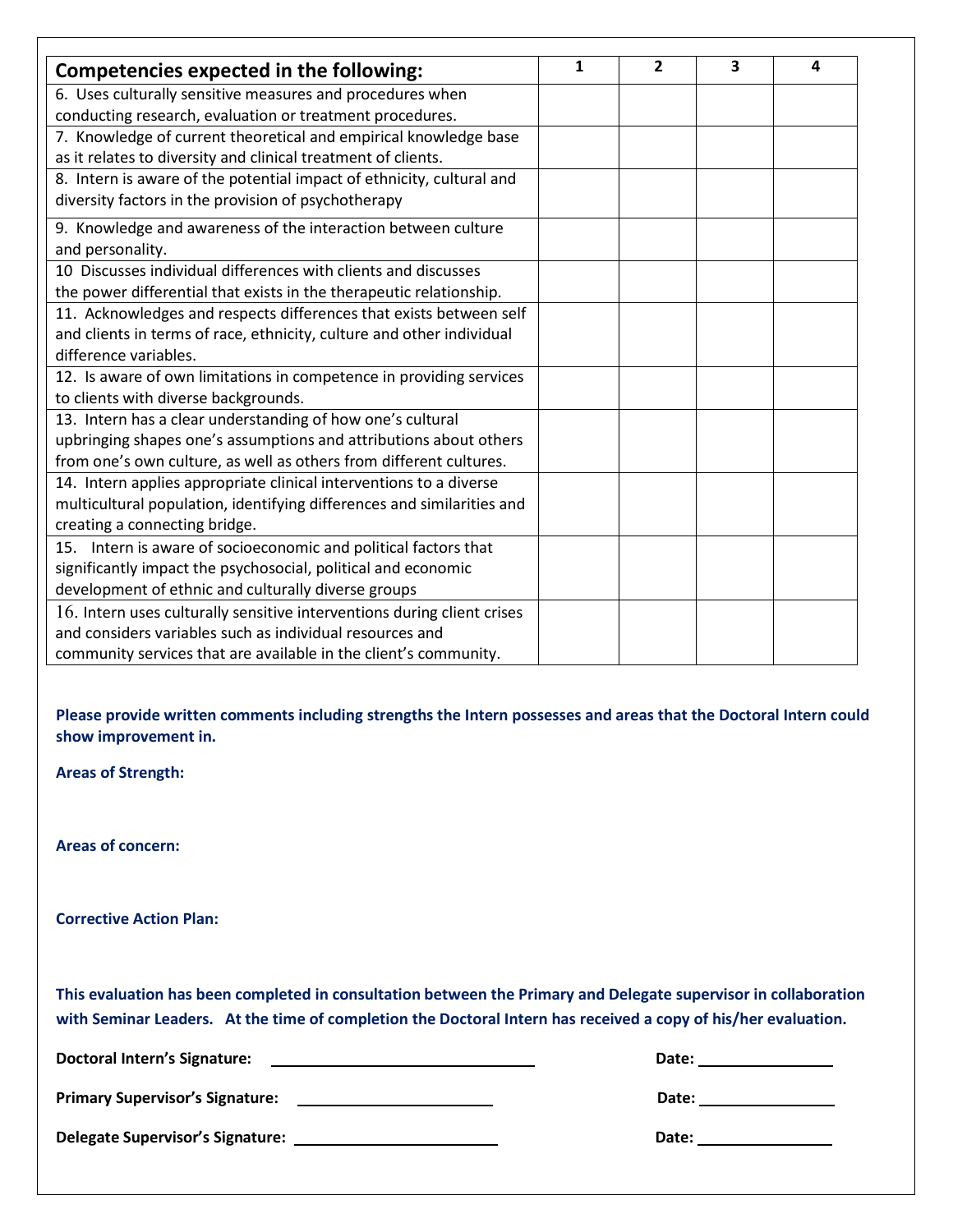|                                                                                                                                                                                                                                                                                                                                                                                                                                                                                                                                                                                                                                                                          | <b>IMCES Doctoral Intern Evaluation</b>                                                  |   |              |                    |   |
|--------------------------------------------------------------------------------------------------------------------------------------------------------------------------------------------------------------------------------------------------------------------------------------------------------------------------------------------------------------------------------------------------------------------------------------------------------------------------------------------------------------------------------------------------------------------------------------------------------------------------------------------------------------------------|------------------------------------------------------------------------------------------|---|--------------|--------------------|---|
| 4. Professional Values, Attitudes and Behavior Competency                                                                                                                                                                                                                                                                                                                                                                                                                                                                                                                                                                                                                |                                                                                          |   |              |                    |   |
| <b>Evaluation #1</b><br>Doctoral Intern:<br><u>Lettern:</u><br>Evaluation #2_______                                                                                                                                                                                                                                                                                                                                                                                                                                                                                                                                                                                      |                                                                                          |   |              | Date of Evaluation |   |
|                                                                                                                                                                                                                                                                                                                                                                                                                                                                                                                                                                                                                                                                          | <b>Assessment Method(s) for Competencies</b>                                             |   |              |                    |   |
| $\Box$ Direct Observation                                                                                                                                                                                                                                                                                                                                                                                                                                                                                                                                                                                                                                                | $\Box$ Discussion of Clinical Interaction                                                |   |              |                    |   |
| $\Box$ Review of Written Work                                                                                                                                                                                                                                                                                                                                                                                                                                                                                                                                                                                                                                            | $\Box$ Formal Case Presentation                                                          |   |              |                    |   |
| $\Box$ Videotape $\Box$ Audiotape<br>$\Box$ Review of Raw Test Data                                                                                                                                                                                                                                                                                                                                                                                                                                                                                                                                                                                                      | $\Box$ Feedback from Other Staff/Program Manager<br>$\Box$ Feedback from Seminar Leaders |   |              |                    |   |
|                                                                                                                                                                                                                                                                                                                                                                                                                                                                                                                                                                                                                                                                          |                                                                                          |   |              |                    |   |
| Requires remedial work.<br>2. Beginning / Continued intensive supervision is needed<br>Minimum expected at beginning of pre-doctoral internship. Routine, but intensive, supervision is needed.<br>3. Intermediate / Should remain a focus of supervision<br>Common rating throughout internship. Routine supervision of each activity. By the first evaluation, all ratings<br>must be at 3 or above.<br>4. Advanced / Occasional supervision needed.<br>Competency attained in all cases; supervisor provides overall management of trainee's activities; depth of<br>supervision varies as clinical needs warrant. By the final evaluation, all ratings must be at 4. |                                                                                          |   |              |                    |   |
| Competencies expected in the following:                                                                                                                                                                                                                                                                                                                                                                                                                                                                                                                                                                                                                                  |                                                                                          | 1 | $\mathbf{2}$ | 3                  | 4 |
| 1. Doctoral intern has raised his/her self-awareness and capacity                                                                                                                                                                                                                                                                                                                                                                                                                                                                                                                                                                                                        |                                                                                          |   |              |                    |   |
| for self-evaluation both clinically and professionally.                                                                                                                                                                                                                                                                                                                                                                                                                                                                                                                                                                                                                  |                                                                                          |   |              |                    |   |
| 2. Doctoral intern uses supervision to recognize how one's own                                                                                                                                                                                                                                                                                                                                                                                                                                                                                                                                                                                                           |                                                                                          |   |              |                    |   |
| background and beliefs impact psychological work with clients.                                                                                                                                                                                                                                                                                                                                                                                                                                                                                                                                                                                                           |                                                                                          |   |              |                    |   |
| 3. Develop a clear understanding of how one's cultural upbringing<br>shapes one's assumptions and attributions about others from one's<br>own culture, as well as others from different cultures.                                                                                                                                                                                                                                                                                                                                                                                                                                                                        |                                                                                          |   |              |                    |   |
| 4. Doctoral Intern consistently examines how personal values effect<br>reactions to particular clients from different cultural groups.                                                                                                                                                                                                                                                                                                                                                                                                                                                                                                                                   |                                                                                          |   |              |                    |   |
| 5. Doctoral Intern examines how his/her personal cultural values<br>and perceptions affect reactions to particular clients from different<br>cultural groups.                                                                                                                                                                                                                                                                                                                                                                                                                                                                                                            |                                                                                          |   |              |                    |   |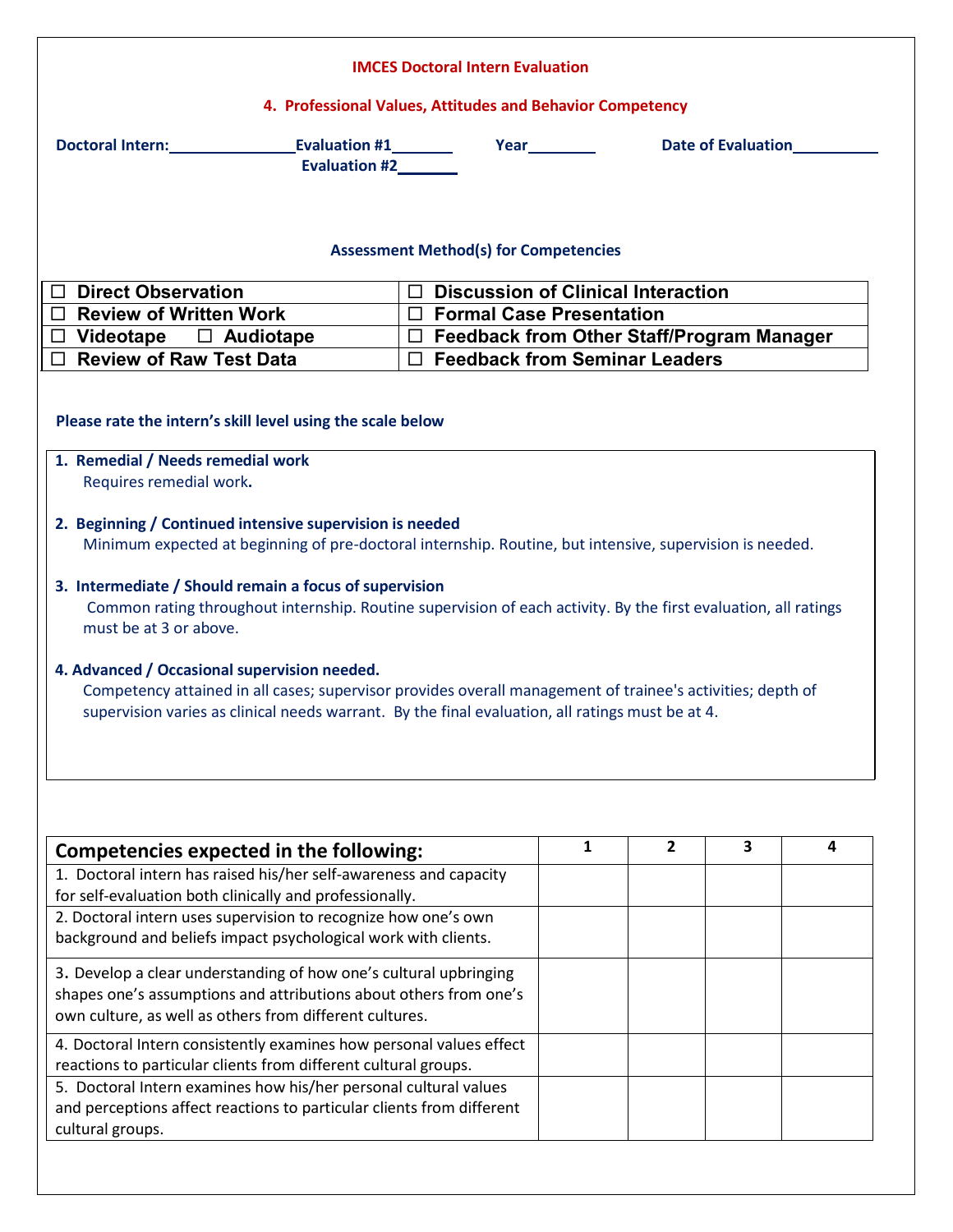| Competencies expected in the following:                                                                                                                                                                               | 1 | 2 | 3 | 4 |
|-----------------------------------------------------------------------------------------------------------------------------------------------------------------------------------------------------------------------|---|---|---|---|
| 6. Awareness level of types of clients and clinical issues that are<br>most challenging and difficult for the clinician to manage, and work<br>towards overcoming limitations.                                        |   |   |   |   |
| 7. Intern develops and identifies skill sets that constitute<br>professional conduct and clinical competence, and is aware of how<br>these are being developed through clearly defined activities and<br>work habits. |   |   |   |   |
| 8. Intern is able to demonstrate critical thinking and analysis across<br>a broad range of professional activities.                                                                                                   |   |   |   |   |
| 9. Intern takes responsibility and accountability relative to their<br>own level of training and seeking consultation when needed.                                                                                    |   |   |   |   |
| 10. Intern evaluates goals and objectives for their training<br>experience during internship. .                                                                                                                       |   |   |   |   |
| 11. Intern continues to evaluate their professional and personal<br>strengths and weakness as they relate to their career development<br>and professional identity.                                                   |   |   |   |   |
| 12. Demonstrates willingness to acknowledge errors and willing to<br>accept feedback for the purposes of correction and growth as a<br>professional.                                                                  |   |   |   |   |
| 13. Doctoral Intern responds professionally in increasingly complex<br>situations with a greater degree of independence.                                                                                              |   |   |   |   |
| 14. Doctoral Intern demonstrates flexibility in adapting different<br>professional roles and activities in the best interest of client care.                                                                          |   |   |   |   |
| 15. Doctoral Intern participates actively in professional<br>organizations, groups for the purpose of development and<br>advancement of the profession of psychology.                                                 |   |   |   |   |
| 16. Doctoral Intern demonstrates awareness of increasing sense of<br>self as a Psychologist.                                                                                                                          |   |   |   |   |
| 17. Manages own stress associated with providing services to<br>clients by actively creating a support system and consultation<br>network with other psychologists.                                                   |   |   |   |   |
| 18. Identifies clinical situations in which intra- and inter-disciplinary<br>consultation are indicated.                                                                                                              |   |   |   |   |
| 19. Doctoral Intern is aware of common interpersonal challenges<br>and experiences and engages in active practice of self-care.                                                                                       |   |   |   |   |
| 20. Demonstrates openness and responsiveness to feedback from<br>supervisors and program managers.                                                                                                                    |   |   |   |   |
| 21. As a supervisee, demonstrates ability to have effective<br>supervisor/supervisee relationship and is involved in the process of<br>supervision.                                                                   |   |   |   |   |
| 22. As a supervisee, makes appropriate use of supervision for the<br>advancement of client's progress in treatment.                                                                                                   |   |   |   |   |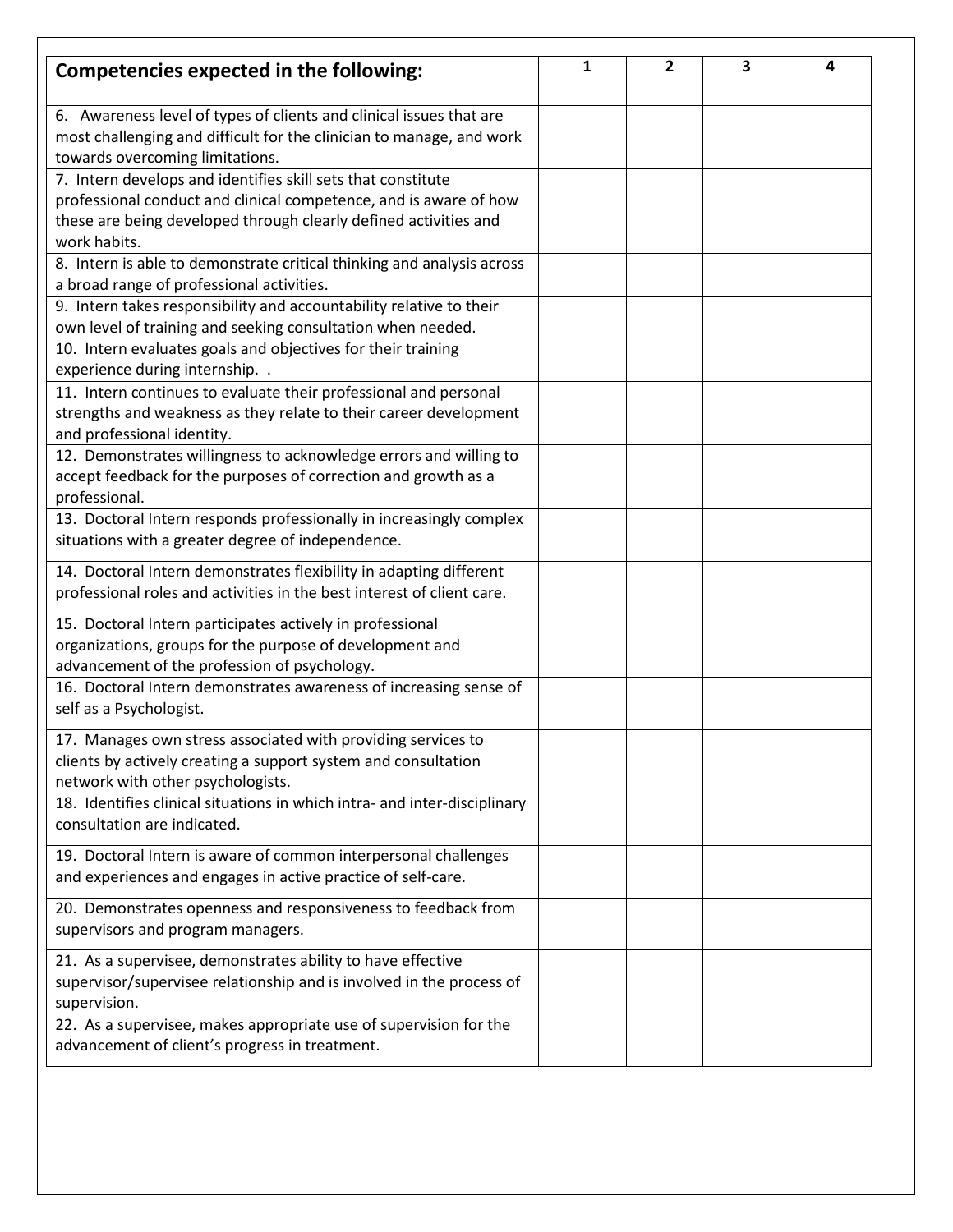| Please provide written comments including strengths the Intern possesses and areas that the Doctoral Intern could<br>show improvement in.                                                                                         |  |
|-----------------------------------------------------------------------------------------------------------------------------------------------------------------------------------------------------------------------------------|--|
| <b>Areas of Strength:</b>                                                                                                                                                                                                         |  |
| <b>Areas of concern:</b>                                                                                                                                                                                                          |  |
| <b>Corrective Action Plan:</b>                                                                                                                                                                                                    |  |
|                                                                                                                                                                                                                                   |  |
| This evaluation has been completed in consultation between the Primary and Delegate supervisor in collaboration<br>with Seminar Leaders. At the time of completion the Doctoral Intern has received a copy of his/her evaluation. |  |
|                                                                                                                                                                                                                                   |  |
|                                                                                                                                                                                                                                   |  |
|                                                                                                                                                                                                                                   |  |
|                                                                                                                                                                                                                                   |  |
|                                                                                                                                                                                                                                   |  |
|                                                                                                                                                                                                                                   |  |
|                                                                                                                                                                                                                                   |  |
|                                                                                                                                                                                                                                   |  |
|                                                                                                                                                                                                                                   |  |
|                                                                                                                                                                                                                                   |  |
|                                                                                                                                                                                                                                   |  |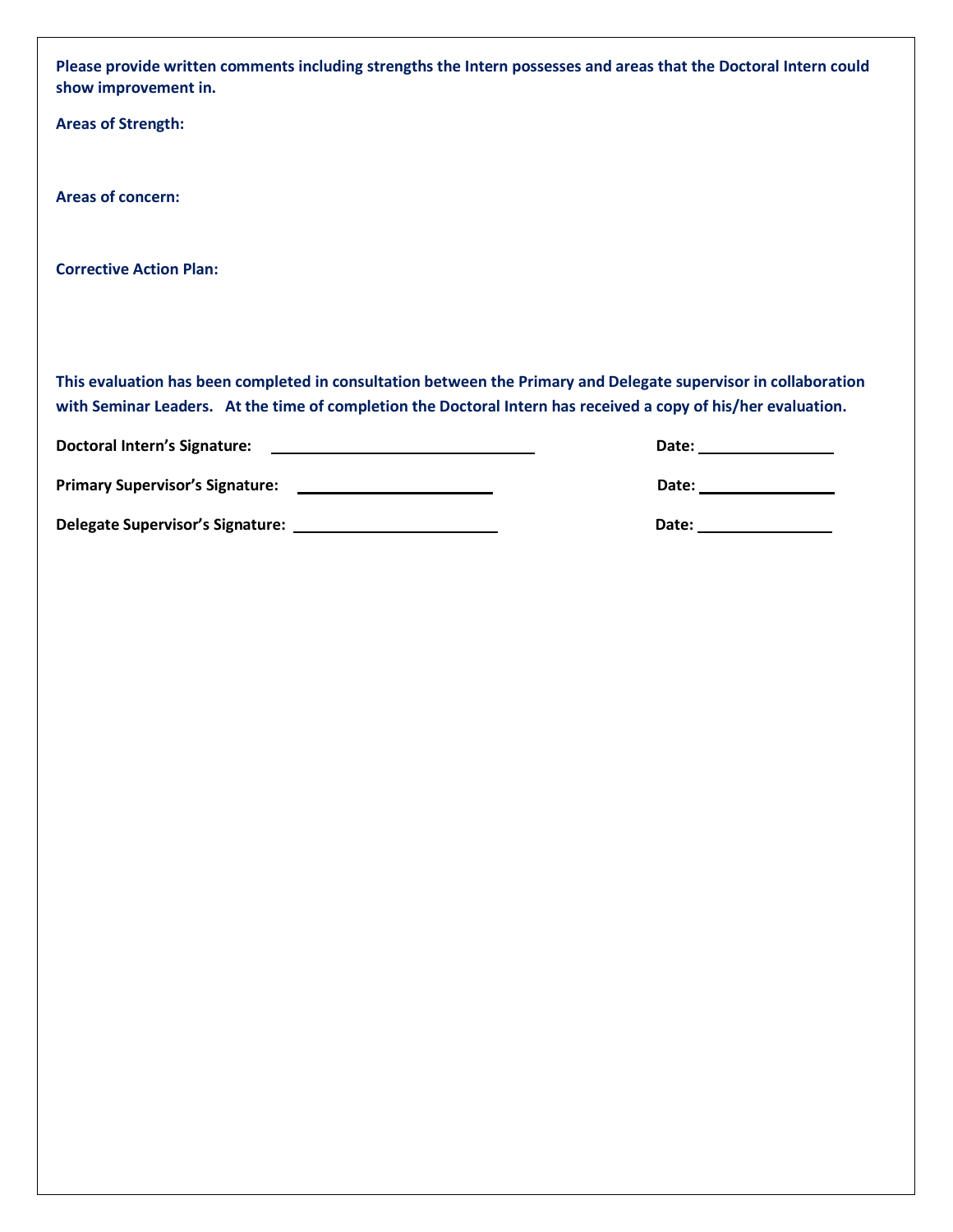|                                                                                                                                                                                                                                                                                                                                                                                                                                                                                                                                                                                                                                               | <b>IMCES Doctoral Intern Evaluation</b>              |   |                |                    |   |
|-----------------------------------------------------------------------------------------------------------------------------------------------------------------------------------------------------------------------------------------------------------------------------------------------------------------------------------------------------------------------------------------------------------------------------------------------------------------------------------------------------------------------------------------------------------------------------------------------------------------------------------------------|------------------------------------------------------|---|----------------|--------------------|---|
|                                                                                                                                                                                                                                                                                                                                                                                                                                                                                                                                                                                                                                               | 5. Communication and Interpersonal Skills Competency |   |                |                    |   |
| Doctoral Intern: New York Changes and Section 1.                                                                                                                                                                                                                                                                                                                                                                                                                                                                                                                                                                                              |                                                      |   |                | Date of Evaluation |   |
|                                                                                                                                                                                                                                                                                                                                                                                                                                                                                                                                                                                                                                               | Evaluation #2                                        |   |                |                    |   |
|                                                                                                                                                                                                                                                                                                                                                                                                                                                                                                                                                                                                                                               | <b>Assessment Method(s) for Competencies</b>         |   |                |                    |   |
| □ Direct Observation                                                                                                                                                                                                                                                                                                                                                                                                                                                                                                                                                                                                                          | $\Box$ Discussion of Clinical Interaction            |   |                |                    |   |
| $\Box$ Review of Written Work                                                                                                                                                                                                                                                                                                                                                                                                                                                                                                                                                                                                                 | $\Box$ Formal Case Presentation                      |   |                |                    |   |
| $\Box$ Videotape $\Box$ Audiotape                                                                                                                                                                                                                                                                                                                                                                                                                                                                                                                                                                                                             | □ Feedback from Other Staff/Program Manager          |   |                |                    |   |
| $\Box$ Review of Raw Test Data                                                                                                                                                                                                                                                                                                                                                                                                                                                                                                                                                                                                                | $\Box$ Feedback from Seminar Leaders                 |   |                |                    |   |
| Please rate the intern's skill level using the scale below<br>1. Remedial / Needs remedial work                                                                                                                                                                                                                                                                                                                                                                                                                                                                                                                                               |                                                      |   |                |                    |   |
| Requires remedial work.                                                                                                                                                                                                                                                                                                                                                                                                                                                                                                                                                                                                                       |                                                      |   |                |                    |   |
| 2. Beginning / Continued intensive supervision is needed<br>Minimum expected at beginning of pre-doctoral internship. Routine, but intensive, supervision is needed.<br>3. Intermediate / Should remain a focus of supervision<br>Common rating throughout internship. Routine supervision of each activity. By the first evaluation, all ratings<br>must be at 3 or above.<br>4. Advanced / Occasional supervision needed.<br>Competency attained in all cases; supervisor provides overall management of trainee's activities; depth of<br>supervision varies as clinical needs warrant. By the final evaluation, all ratings must be at 4. |                                                      |   |                |                    |   |
|                                                                                                                                                                                                                                                                                                                                                                                                                                                                                                                                                                                                                                               |                                                      |   |                |                    |   |
| <b>Competencies expected in the following:</b>                                                                                                                                                                                                                                                                                                                                                                                                                                                                                                                                                                                                |                                                      | 1 | $\overline{2}$ | 3                  | 4 |
| With patients/clients/families from different or similar cultural                                                                                                                                                                                                                                                                                                                                                                                                                                                                                                                                                                             |                                                      |   |                |                    |   |
| backgrounds:                                                                                                                                                                                                                                                                                                                                                                                                                                                                                                                                                                                                                                  |                                                      |   |                |                    |   |
| 1. Ability to take a respectful, helpful professional approach to                                                                                                                                                                                                                                                                                                                                                                                                                                                                                                                                                                             |                                                      |   |                |                    |   |
| patients/clients/families                                                                                                                                                                                                                                                                                                                                                                                                                                                                                                                                                                                                                     |                                                      |   |                |                    |   |
| 2. Ability to form a working alliance                                                                                                                                                                                                                                                                                                                                                                                                                                                                                                                                                                                                         |                                                      |   |                |                    |   |
| 3. Ability to deal with conflict, negotiate differences                                                                                                                                                                                                                                                                                                                                                                                                                                                                                                                                                                                       |                                                      |   |                |                    |   |
| 4. Ability to understand and maintain appropriate professional                                                                                                                                                                                                                                                                                                                                                                                                                                                                                                                                                                                |                                                      |   |                |                    |   |
| boundaries                                                                                                                                                                                                                                                                                                                                                                                                                                                                                                                                                                                                                                    |                                                      |   |                |                    |   |
| With colleagues from different or similar cultural backgrounds:                                                                                                                                                                                                                                                                                                                                                                                                                                                                                                                                                                               |                                                      |   |                |                    |   |
| 5. Ability to support others and their work and to gain support for                                                                                                                                                                                                                                                                                                                                                                                                                                                                                                                                                                           |                                                      |   |                |                    |   |
| one's own work                                                                                                                                                                                                                                                                                                                                                                                                                                                                                                                                                                                                                                |                                                      |   |                |                    |   |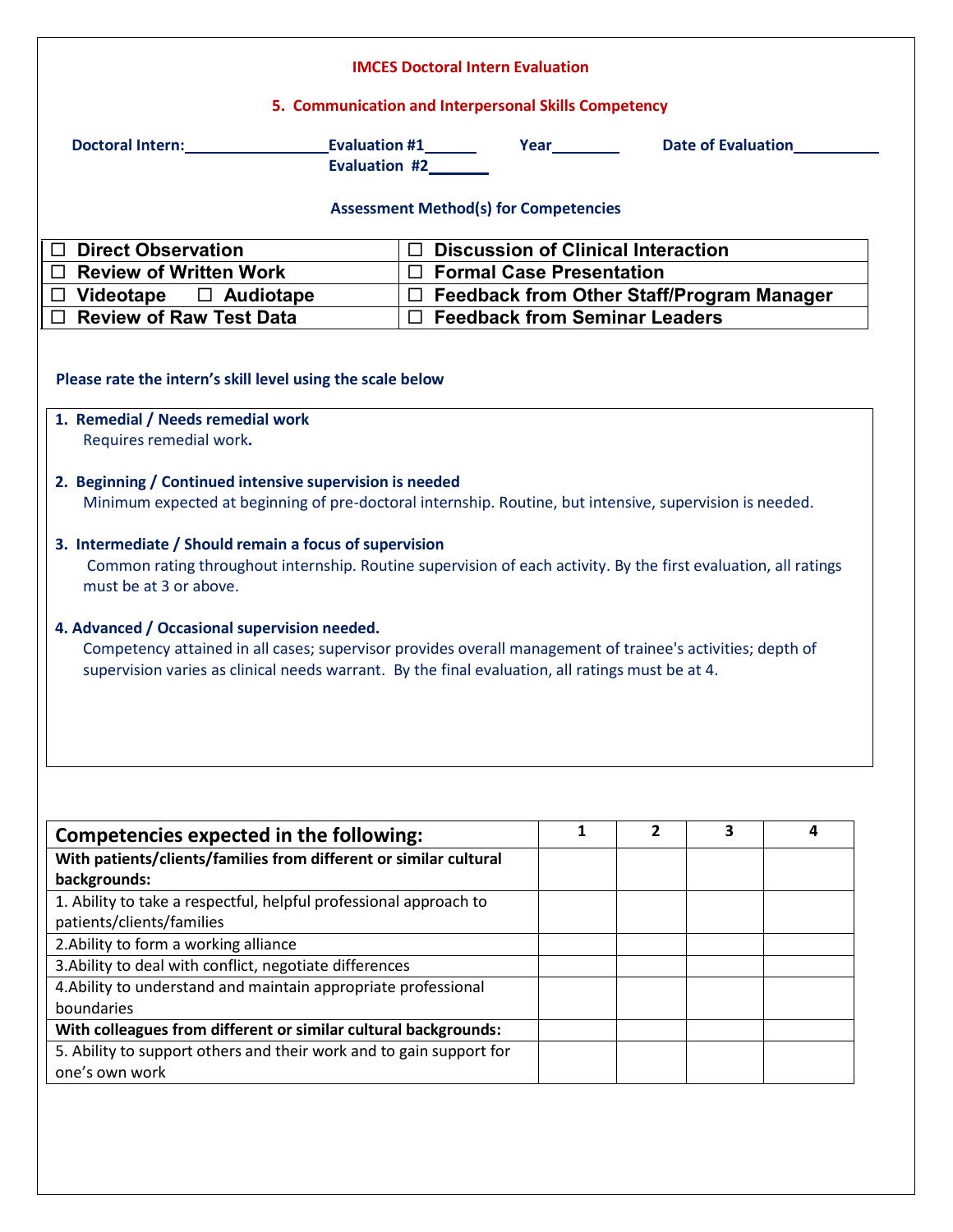| Competencies expected in the following:                                                                              | 1 | 2 | 3 | 4 |
|----------------------------------------------------------------------------------------------------------------------|---|---|---|---|
| 6. Ability to provide helpful feedback to peers and receive such feedback non                                        |   |   |   |   |
| defensively from peers                                                                                               |   |   |   |   |
| With supervisors, the ability to make effective use of supervision, including:                                       |   |   |   |   |
| 7. Ability to work collaboratively with the supervisor                                                               |   |   |   |   |
| 8. Ability to prepare for supervision                                                                                |   |   |   |   |
| 9. Ability/willingness to accept supervisory input, including direction                                              |   |   |   |   |
| 10. Ability to follow through on recommendations                                                                     |   |   |   |   |
| 11. Ability to negotiate needs for autonomy from and dependency on                                                   |   |   |   |   |
| supervisors                                                                                                          |   |   |   |   |
| 12. Ability to self-reflect and self-evaluate regarding clinical skills and use of                                   |   |   |   |   |
| supervision, including using good judgment as to when supervisory input is                                           |   |   |   |   |
| necessary                                                                                                            |   |   |   |   |
|                                                                                                                      |   |   |   |   |
| With support staff:                                                                                                  |   |   |   |   |
| 13. Ability to be respectful of support staff roles and persons                                                      |   |   |   |   |
| With community professionals:                                                                                        |   |   |   |   |
| 14. Ability to communicate professionally and work collaboratively with                                              |   |   |   |   |
| community professionals                                                                                              |   |   |   |   |
| For the internship site itself:                                                                                      |   |   |   |   |
| 15. Ability to understand and observe agency's operating procedures                                                  |   |   |   |   |
| 16. Ability to participate in furthering the work and mission of the internship                                      |   |   |   |   |
| site                                                                                                                 |   |   |   |   |
| 17. Ability to contribute in ways that will enrich the site as a internship                                          |   |   |   |   |
| experience for future interns                                                                                        |   |   |   |   |
| Produce and comprehend oral, nonverbal, and written communications                                                   |   |   |   |   |
| 18. Develop and hone professional clinical documentation and report writing                                          |   |   |   |   |
| skills                                                                                                               |   |   |   |   |
| 19. Completion of clinical work and documentation within agency standards                                            |   |   |   |   |
| Please provide written comments including strengths the Doctoral Intern possesses and areas that the Doctoral Intern |   |   |   |   |
| could show improvement in.                                                                                           |   |   |   |   |
|                                                                                                                      |   |   |   |   |
| <b>Areas of Strength:</b>                                                                                            |   |   |   |   |
|                                                                                                                      |   |   |   |   |
|                                                                                                                      |   |   |   |   |
| <b>Areas of concern:</b>                                                                                             |   |   |   |   |
|                                                                                                                      |   |   |   |   |
|                                                                                                                      |   |   |   |   |
| <b>Corrective Action Plan:</b>                                                                                       |   |   |   |   |
|                                                                                                                      |   |   |   |   |
|                                                                                                                      |   |   |   |   |
| This evaluation has been completed in consultation between the Primary and Delegate supervisor in collaboration      |   |   |   |   |
| with Seminar Leaders. At the time of completion the Doctoral Intern has received a copy of his/her evaluation.       |   |   |   |   |
|                                                                                                                      |   |   |   |   |
| <b>Doctoral Intern's Signature:</b><br><u> Andreas Andrew Maria (1989)</u>                                           |   |   |   |   |
|                                                                                                                      |   |   |   |   |
|                                                                                                                      |   |   |   |   |
|                                                                                                                      |   |   |   |   |
|                                                                                                                      |   |   |   |   |
|                                                                                                                      |   |   |   |   |
|                                                                                                                      |   |   |   |   |
|                                                                                                                      |   |   |   |   |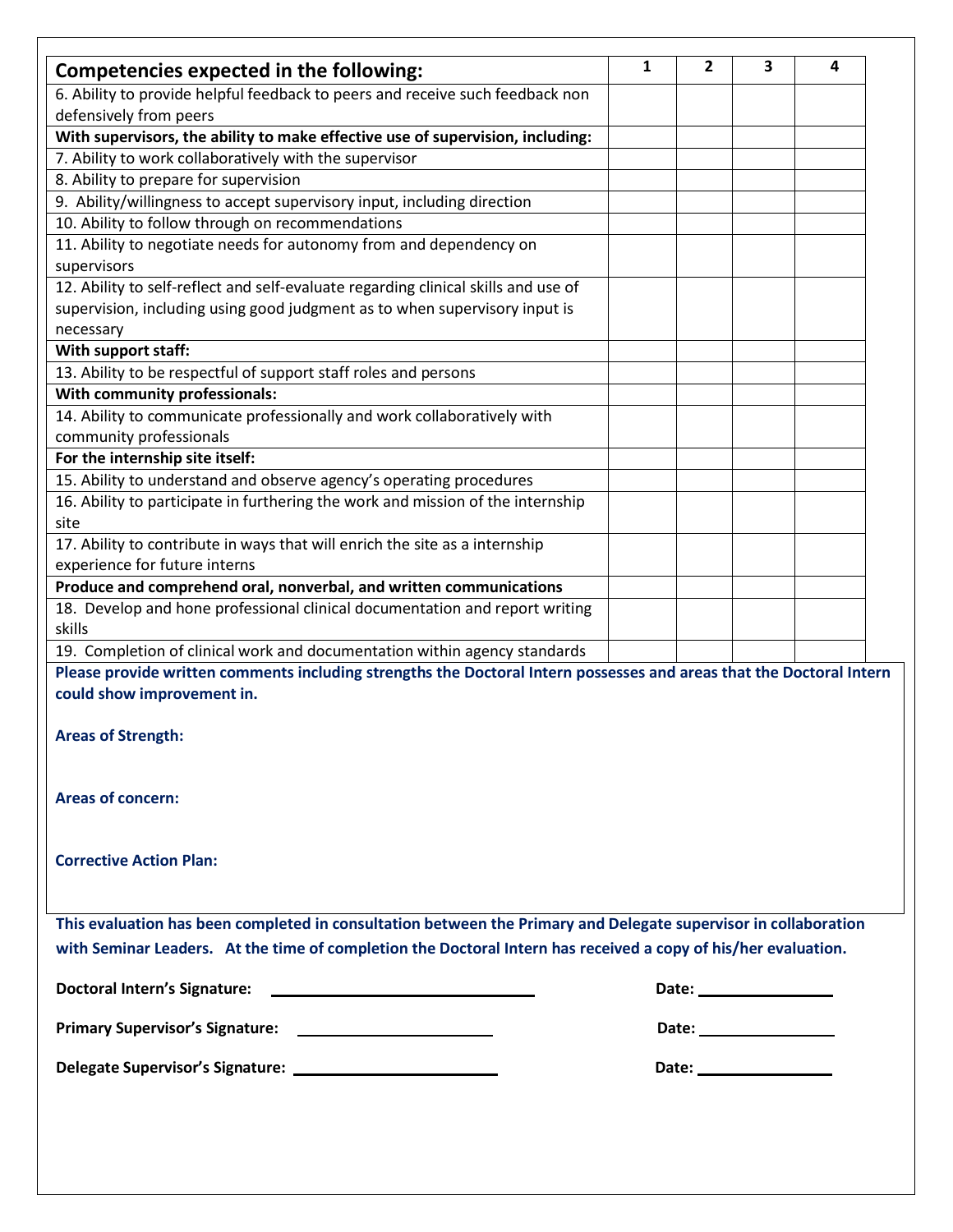|                                                                                                                                                                                                                                                                                                                                                                                                                                                                                                                                                                                                                                                                                                               | <b>IMCES Doctoral Intern Evaluation</b>             |                                                                                                                        |              |   |                              |
|---------------------------------------------------------------------------------------------------------------------------------------------------------------------------------------------------------------------------------------------------------------------------------------------------------------------------------------------------------------------------------------------------------------------------------------------------------------------------------------------------------------------------------------------------------------------------------------------------------------------------------------------------------------------------------------------------------------|-----------------------------------------------------|------------------------------------------------------------------------------------------------------------------------|--------------|---|------------------------------|
|                                                                                                                                                                                                                                                                                                                                                                                                                                                                                                                                                                                                                                                                                                               | <b>6. Assessment Competency</b>                     |                                                                                                                        |              |   |                              |
| Doctoral Intern: 1988 March 1988                                                                                                                                                                                                                                                                                                                                                                                                                                                                                                                                                                                                                                                                              | Evaluation #2_______                                | <b>Year</b> and the set of the set of the set of the set of the set of the set of the set of the set of the set of the |              |   | Date of Evaluation__________ |
|                                                                                                                                                                                                                                                                                                                                                                                                                                                                                                                                                                                                                                                                                                               | <b>Assessment Method(s) for Competencies</b>        |                                                                                                                        |              |   |                              |
| <b>Direct Observation</b>                                                                                                                                                                                                                                                                                                                                                                                                                                                                                                                                                                                                                                                                                     | <b>Discussion of Clinical Interaction</b><br>$\Box$ |                                                                                                                        |              |   |                              |
| $\Box$ Review of Written Work                                                                                                                                                                                                                                                                                                                                                                                                                                                                                                                                                                                                                                                                                 | $\Box$ Formal Case Presentation                     |                                                                                                                        |              |   |                              |
| $\Box$ Videotape $\Box$ Audiotape                                                                                                                                                                                                                                                                                                                                                                                                                                                                                                                                                                                                                                                                             | $\Box$ Feedback from Other Staff/Program Manager    |                                                                                                                        |              |   |                              |
| <b>Review of Raw Test Data</b>                                                                                                                                                                                                                                                                                                                                                                                                                                                                                                                                                                                                                                                                                | □ Feedback from Seminar Leaders                     |                                                                                                                        |              |   |                              |
| 1. Remedial / Needs remedial work<br>Requires remedial work.<br>2. Beginning / Continued intensive supervision is needed<br>Minimum expected at beginning of pre-doctoral internship. Routine, but intensive, supervision is needed.<br>3. Intermediate / Should remain a focus of supervision<br>Common rating throughout internship. Routine supervision of each activity. By the first evaluation, all ratings<br>must be at 3 or above.<br>4. Advanced / Occasional supervision needed.<br>Competency attained in all cases; supervisor provides overall management of trainee's activities; depth of<br>supervision varies as clinical needs warrant. By the final evaluation, all ratings must be at 4. |                                                     |                                                                                                                        |              |   |                              |
| Competencies expected in the following:<br>1. Knowledge and skill in conducting diagnostic interviews.<br>2. Knowledge of differential diagnostic skills and proficient in using<br>DSM 5/ICD-10.<br>3. Selection of appropriate assessment instruments that are valid<br>for assessing culturally diverse groups while being sensitive to<br>cultural diversity issues which may impact the interpretation of<br>assessment results.<br>4. Administration and scoring of psychological tests.<br>5. Interpretation of psychological test data.<br>6. Interpretation of psychological test data while considering the<br>cultural and linguistic characteristics of the client being assessed.                |                                                     | $\mathbf{1}$                                                                                                           | $\mathbf{2}$ | 3 | 4                            |
| 7. Recognizes and elaborates on how presenting symptoms could                                                                                                                                                                                                                                                                                                                                                                                                                                                                                                                                                                                                                                                 |                                                     |                                                                                                                        |              |   |                              |
| reflect cultural variables rather than psychopathology.                                                                                                                                                                                                                                                                                                                                                                                                                                                                                                                                                                                                                                                       |                                                     |                                                                                                                        |              |   |                              |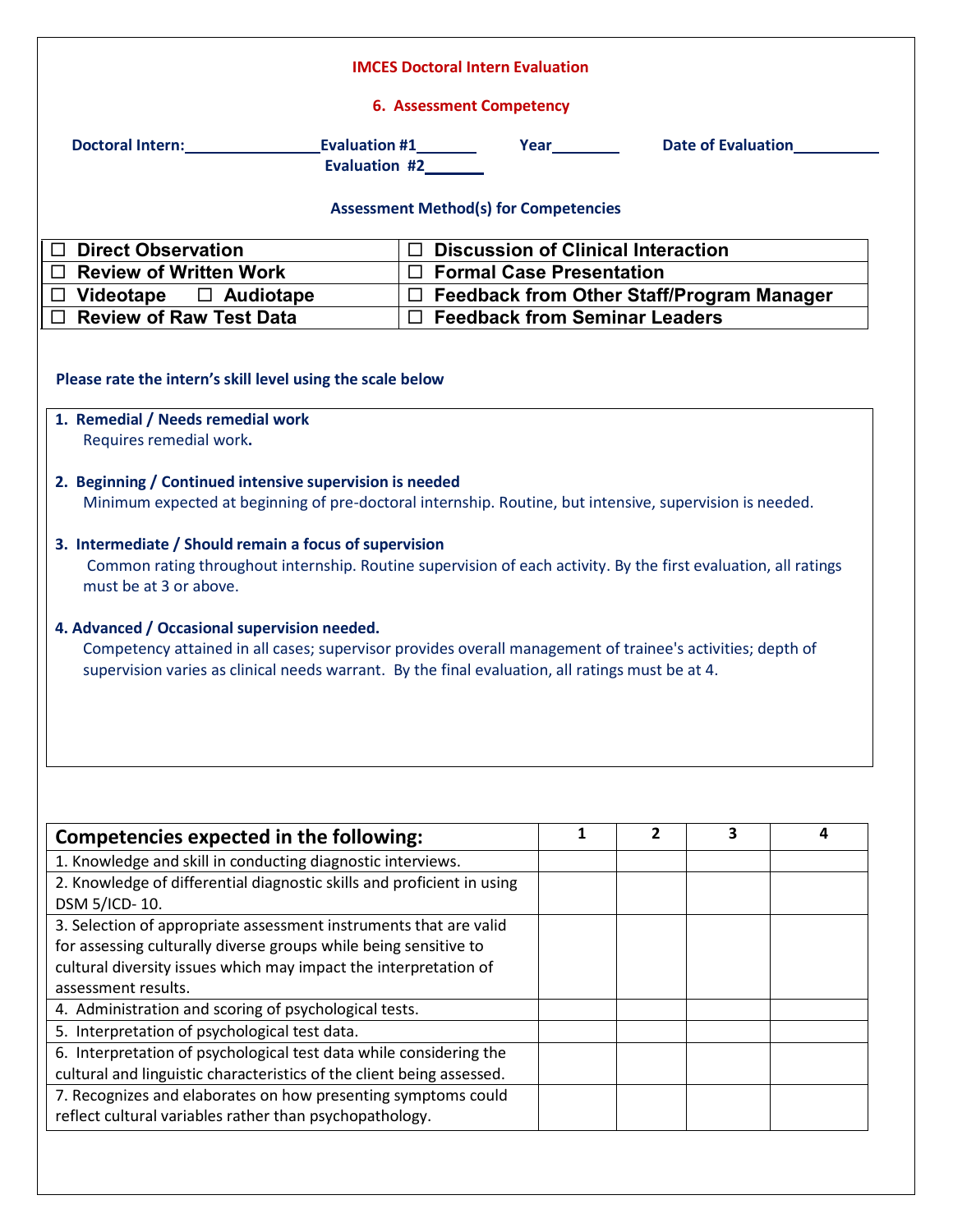| <b>Competencies expected in the following:</b>                                                                            | 1 | 2 | 3                                  | 4 |
|---------------------------------------------------------------------------------------------------------------------------|---|---|------------------------------------|---|
| 8. Conceptualizes the testing data and accurately integrates results<br>to formulate well-conceptualized recommendations. |   |   |                                    |   |
| 9. Awareness and adherence to APA ethical guidelines in<br>assessment and ethics in assessments.                          |   |   |                                    |   |
| 10. Awareness of current literature, evidence-based research and                                                          |   |   |                                    |   |
| theory in assessments.                                                                                                    |   |   |                                    |   |
| 11. Demonstrates clarity and conciseness of assessment report                                                             |   |   |                                    |   |
| writing.                                                                                                                  |   |   |                                    |   |
| 12. Integrates behavioral observations, psychosocial history,                                                             |   |   |                                    |   |
| medical records, collateral based information, and relevant cultural                                                      |   |   |                                    |   |
| considerations.                                                                                                           |   |   |                                    |   |
| 13. Evaluates suicidal concerns and potential for violence towards                                                        |   |   |                                    |   |
| other when appropriate, taking into consideration all risk and                                                            |   |   |                                    |   |
| protective factors.                                                                                                       |   |   |                                    |   |
| 14. Understands the importance of medical conditions which might                                                          |   |   |                                    |   |
| impact interpretation of assessment data.                                                                                 |   |   |                                    |   |
| 15. Formulates well-conceptualized recommendations based on                                                               |   |   |                                    |   |
| individual's strengths and limitations, relevant cultural differences,                                                    |   |   |                                    |   |
| and availability of resources.                                                                                            |   |   |                                    |   |
| 16. Uses clear communication of results to client, family, and other                                                      |   |   |                                    |   |
| professions with a focus on increasing advocacy for the client                                                            |   |   |                                    |   |
| and/or family.                                                                                                            |   |   |                                    |   |
| 17. Demonstrates and applies knowledge of developmental                                                                   |   |   |                                    |   |
| variables in administering and interpreting assessment measures.                                                          |   |   |                                    |   |
| Please provide written comments including strengths the Doctoral Intern possesses and areas that the Doctoral Intern      |   |   |                                    |   |
| could show improvement in.                                                                                                |   |   |                                    |   |
| <b>Areas of Strength:</b>                                                                                                 |   |   |                                    |   |
| <b>Areas of concern:</b>                                                                                                  |   |   |                                    |   |
| <b>Corrective Action Plan:</b>                                                                                            |   |   |                                    |   |
| This evaluation has been completed in consultation between the Primary and Delegate supervisor in collaboration           |   |   |                                    |   |
|                                                                                                                           |   |   |                                    |   |
| with Seminar Leaders. At the time of completion the Doctoral Intern has received a copy of his/her evaluation.            |   |   |                                    |   |
| <b>Doctoral Intern's Signature:</b><br><u> Andreas Andreas (1986)</u>                                                     |   |   |                                    |   |
|                                                                                                                           |   |   | Date: <u>_____________________</u> |   |
|                                                                                                                           |   |   |                                    |   |
|                                                                                                                           |   |   |                                    |   |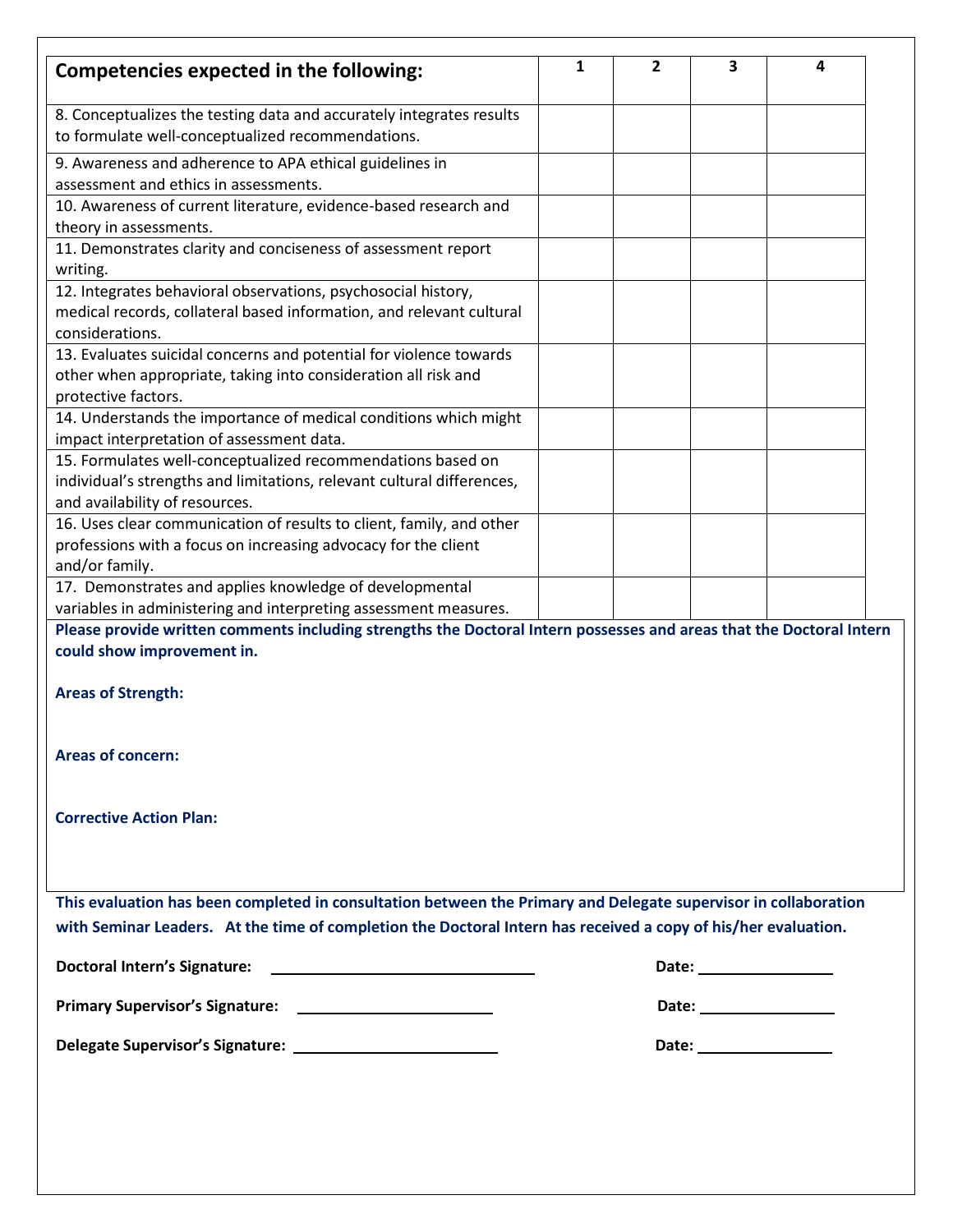|                                                                                                                                                                                                                                                                                                                                                                                                                                                                                                                               | <b>IMCES Doctoral Intern Evaluation</b>                                                                                                                                                                                                                                                                                                                                                                                                       |
|-------------------------------------------------------------------------------------------------------------------------------------------------------------------------------------------------------------------------------------------------------------------------------------------------------------------------------------------------------------------------------------------------------------------------------------------------------------------------------------------------------------------------------|-----------------------------------------------------------------------------------------------------------------------------------------------------------------------------------------------------------------------------------------------------------------------------------------------------------------------------------------------------------------------------------------------------------------------------------------------|
|                                                                                                                                                                                                                                                                                                                                                                                                                                                                                                                               | 7. Intervention Competency                                                                                                                                                                                                                                                                                                                                                                                                                    |
| Doctoral Intern:<br><u>Doctoral Intern:</u><br>Evaluation #2_______                                                                                                                                                                                                                                                                                                                                                                                                                                                           | Date of Evaluation                                                                                                                                                                                                                                                                                                                                                                                                                            |
|                                                                                                                                                                                                                                                                                                                                                                                                                                                                                                                               | <b>Assessment Method(s) for Competencies</b>                                                                                                                                                                                                                                                                                                                                                                                                  |
| $\Box$ Direct Observation                                                                                                                                                                                                                                                                                                                                                                                                                                                                                                     | $\Box$ Discussion of Clinical Interaction                                                                                                                                                                                                                                                                                                                                                                                                     |
| $\Box$ Review of Written Work                                                                                                                                                                                                                                                                                                                                                                                                                                                                                                 | $\Box$ Formal Case Presentation                                                                                                                                                                                                                                                                                                                                                                                                               |
| $\Box$ Videotape $\Box$ Audiotape                                                                                                                                                                                                                                                                                                                                                                                                                                                                                             | □ Feedback from Other Staff/Program Manager                                                                                                                                                                                                                                                                                                                                                                                                   |
| $\Box$ Review of Raw Test Data                                                                                                                                                                                                                                                                                                                                                                                                                                                                                                | $\Box$ Feedback from Seminar Leaders                                                                                                                                                                                                                                                                                                                                                                                                          |
| Please rate the intern's skill level using the scale below<br>1. Remedial / Needs remedial work<br>Requires remedial work.<br>2. Beginning / Continued intensive supervision is needed<br>3. Intermediate / Should remain a focus of supervision<br>must be at 3 or above.<br>4. Advanced / Occasional supervision needed.                                                                                                                                                                                                    | Minimum expected at beginning of pre-doctoral internship. Routine, but intensive, supervision is needed.<br>Common rating throughout internship. Routine supervision of each activity. By the first evaluation, all ratings<br>Competency attained in all cases; supervisor provides overall management of trainee's activities; depth of<br>supervision varies as clinical needs warrant. By the final evaluation, all ratings must be at 4. |
| <b>Competencies expected in the following:</b><br>1. Discusses issues of confidentiality and informed consent with all clients<br>2. Establishes and documents therapy goals and development of individual<br>treatment plans while considering possible cultural resources and limitations<br>3. Formulates accurate case conceptualization and provides interventions<br>from at least one relevant theoretical perspective<br>4. Formulates accurate case conceptualization from an integrative<br>theoretical perspective | 1<br>$\overline{2}$<br>3<br>4                                                                                                                                                                                                                                                                                                                                                                                                                 |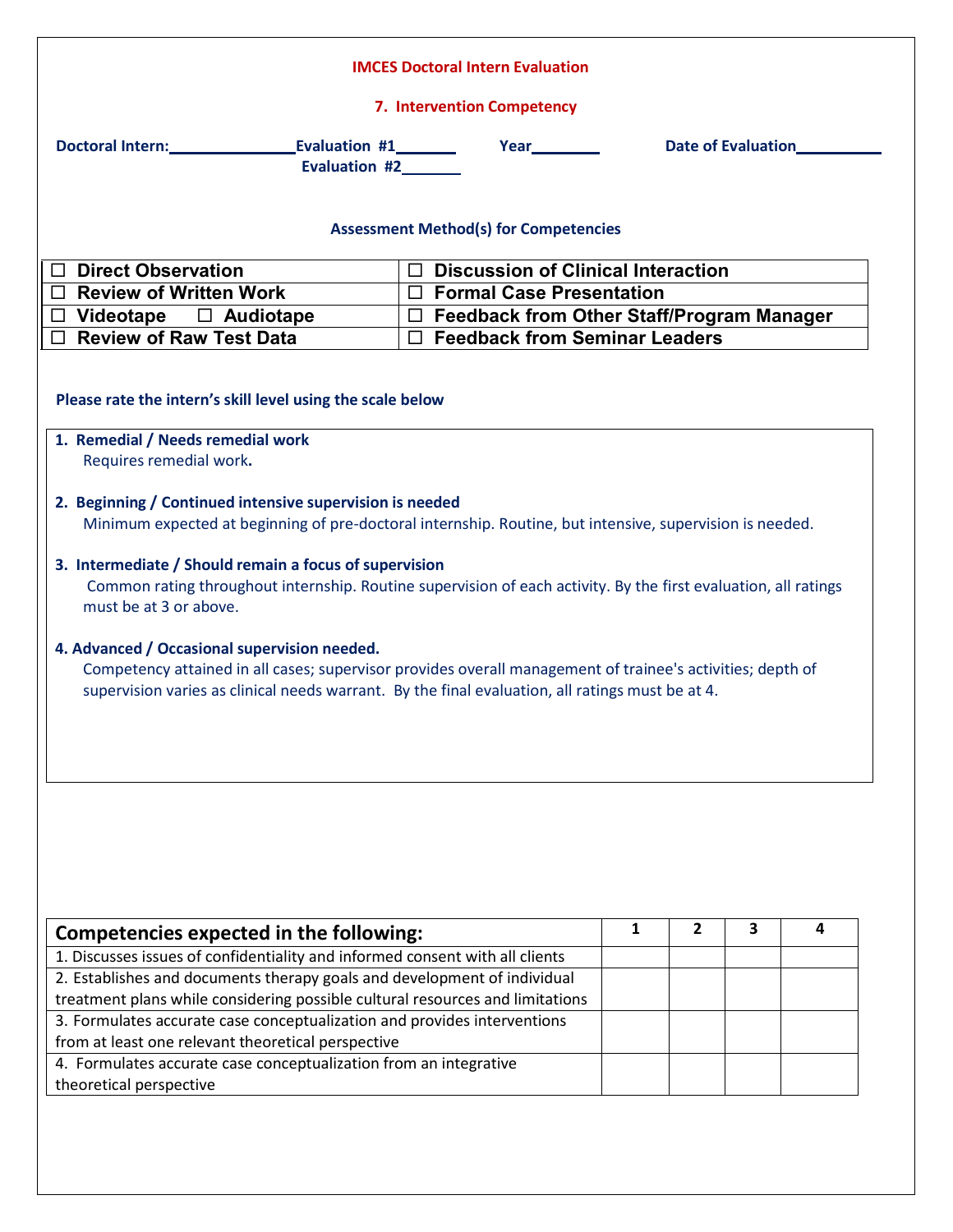| <b>Competencies expected in the following:</b>                                                                                                                                                                                                    | $\mathbf{1}$ | $\overline{2}$ | 3 | 4 |
|---------------------------------------------------------------------------------------------------------------------------------------------------------------------------------------------------------------------------------------------------|--------------|----------------|---|---|
| 5. Establish and maintain a respectful, effective therapeutic relationship with                                                                                                                                                                   |              |                |   |   |
| all clients                                                                                                                                                                                                                                       |              |                |   |   |
| 6. Recognizes, responds, and manages client crises appropriately                                                                                                                                                                                  |              |                |   |   |
| 7. Awareness of personal issues/countertransference that may                                                                                                                                                                                      |              |                |   |   |
| interfere with effective therapeutic treatment with clients                                                                                                                                                                                       |              |                |   |   |
| 8. Monitors and documents client progress towards client treatment goals                                                                                                                                                                          |              |                |   |   |
| 9. Planning for and management of appropriate therapy termination                                                                                                                                                                                 |              |                |   |   |
| 10. Consistently evaluates intervention effectiveness in collaboration with                                                                                                                                                                       |              |                |   |   |
| clients                                                                                                                                                                                                                                           |              |                |   |   |
| 11. Knowledge that ethnicity and culture has an impact on client behavior                                                                                                                                                                         |              |                |   |   |
| 12. Knowledge of and adherence to APA ethical guidelines and ethics in                                                                                                                                                                            |              |                |   |   |
| treatment                                                                                                                                                                                                                                         |              |                |   |   |
| 13. Doctoral Intern utilizes at least one Community Defined Practices when<br>clinically appropriate                                                                                                                                              |              |                |   |   |
| 14. Doctoral Intern uses client's feedback during the creation of treatment                                                                                                                                                                       |              |                |   |   |
| plans and during the therapeutic process                                                                                                                                                                                                          |              |                |   |   |
| 15. Applies relevant research literature to clinical decision making                                                                                                                                                                              |              |                |   |   |
|                                                                                                                                                                                                                                                   |              |                |   |   |
|                                                                                                                                                                                                                                                   |              |                |   |   |
| 16. Understand and implements Evidence Based Practice treatment<br>protocols and procedures<br>Please provide written comments including strengths the Doctoral Intern possesses and areas that the Doctoral Intern<br>could show improvement in. |              |                |   |   |
| <b>Areas of Strength:</b>                                                                                                                                                                                                                         |              |                |   |   |
| <b>Areas of concern:</b>                                                                                                                                                                                                                          |              |                |   |   |
| <b>Corrective Action Plan:</b>                                                                                                                                                                                                                    |              |                |   |   |
|                                                                                                                                                                                                                                                   |              |                |   |   |
| This evaluation has been completed in consultation between the Primary and Delegate supervisor in collaboration<br>with Seminar Leaders. At the time of completion the Doctoral Intern has received a copy of his/her evaluation.                 |              |                |   |   |
| <b>Doctoral Intern's Signature:</b><br><u> 1989 - Johann John Stone, mars et al. (</u>                                                                                                                                                            |              |                |   |   |
|                                                                                                                                                                                                                                                   |              |                |   |   |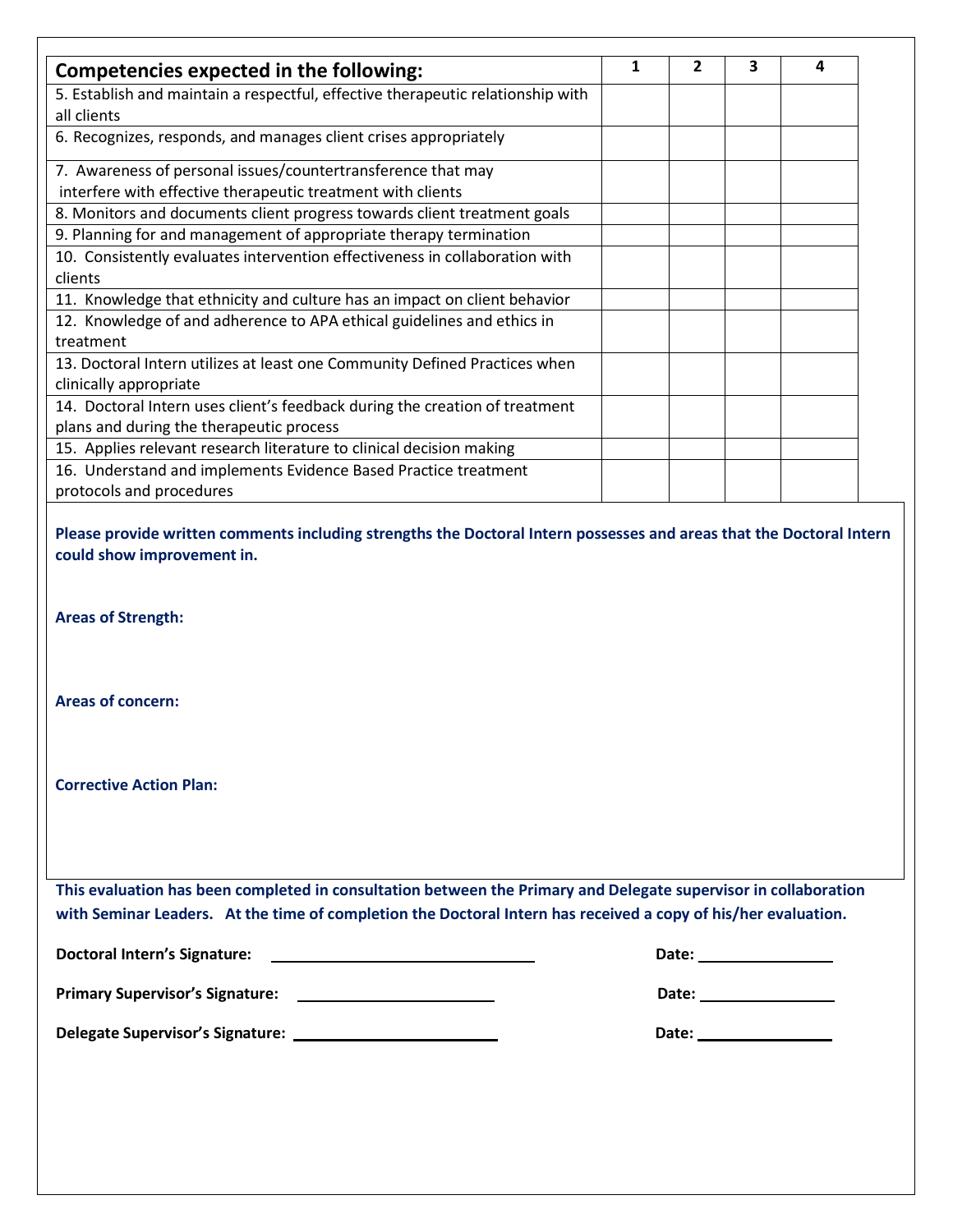|                                                                                                                                                                                                                                                                                                                                                                                                                                                                                                                                                                                                                                                                          | <b>IMCES Doctoral Intern Evaluation</b>                                                  |                                           |                |                     |   |
|--------------------------------------------------------------------------------------------------------------------------------------------------------------------------------------------------------------------------------------------------------------------------------------------------------------------------------------------------------------------------------------------------------------------------------------------------------------------------------------------------------------------------------------------------------------------------------------------------------------------------------------------------------------------------|------------------------------------------------------------------------------------------|-------------------------------------------|----------------|---------------------|---|
|                                                                                                                                                                                                                                                                                                                                                                                                                                                                                                                                                                                                                                                                          | 8. Supervision Competency                                                                |                                           |                |                     |   |
| <b>Evaluation #1</b> Reserves<br>Doctoral Intern: New York Doctoral Internal<br>Evaluation #2________                                                                                                                                                                                                                                                                                                                                                                                                                                                                                                                                                                    |                                                                                          |                                           |                | Date of Evaluation_ |   |
|                                                                                                                                                                                                                                                                                                                                                                                                                                                                                                                                                                                                                                                                          | <b>Assessment Method(s) for Competencies</b>                                             |                                           |                |                     |   |
| <b>Direct Observation</b><br>$\Box$                                                                                                                                                                                                                                                                                                                                                                                                                                                                                                                                                                                                                                      | $\Box$                                                                                   | <b>Discussion of Clinical Interaction</b> |                |                     |   |
| $\Box$ Review of Written Work                                                                                                                                                                                                                                                                                                                                                                                                                                                                                                                                                                                                                                            | $\Box$ Formal Case Presentation                                                          |                                           |                |                     |   |
| $\Box$ Videotape $\Box$ Audiotape<br><b>Review of Raw Test Data</b>                                                                                                                                                                                                                                                                                                                                                                                                                                                                                                                                                                                                      | $\Box$ Feedback from Other Staff/Program Manager<br>$\Box$ Feedback from Seminar Leaders |                                           |                |                     |   |
| Requires remedial work.<br>2. Beginning / Continued intensive supervision is needed<br>Minimum expected at beginning of pre-doctoral internship. Routine, but intensive, supervision is needed.<br>3. Intermediate / Should remain a focus of supervision<br>Common rating throughout internship. Routine supervision of each activity. By the first evaluation, all ratings<br>must be at 3 or above.<br>4. Advanced / Occasional supervision needed.<br>Competency attained in all cases; supervisor provides overall management of trainee's activities; depth of<br>supervision varies as clinical needs warrant. By the final evaluation, all ratings must be at 4. |                                                                                          |                                           |                |                     |   |
|                                                                                                                                                                                                                                                                                                                                                                                                                                                                                                                                                                                                                                                                          |                                                                                          | 1                                         | $\overline{2}$ | 3                   | 4 |
| Competencies expected in the following:<br>1. Awareness of, respect for, and sensitivity to cultural diversity                                                                                                                                                                                                                                                                                                                                                                                                                                                                                                                                                           |                                                                                          |                                           |                |                     |   |
| issues which may impact both the process of consultation and                                                                                                                                                                                                                                                                                                                                                                                                                                                                                                                                                                                                             |                                                                                          |                                           |                |                     |   |
| supervision and the treatment that the supervisee provides.                                                                                                                                                                                                                                                                                                                                                                                                                                                                                                                                                                                                              |                                                                                          |                                           |                |                     |   |
| 2. Openly discusses with intern supervisee the difference in power in<br>the supervisory relationship and is open to feedback from supervisee<br>in this area.                                                                                                                                                                                                                                                                                                                                                                                                                                                                                                           |                                                                                          |                                           |                |                     |   |
| 3. Doctoral Intern is effective at assessment of supervisee's level of<br>knowledge.                                                                                                                                                                                                                                                                                                                                                                                                                                                                                                                                                                                     |                                                                                          |                                           |                |                     |   |
| 4. Provides supervisory feedback that is consistently appropriate to<br>the developmental level of the supervisee.                                                                                                                                                                                                                                                                                                                                                                                                                                                                                                                                                       |                                                                                          |                                           |                |                     |   |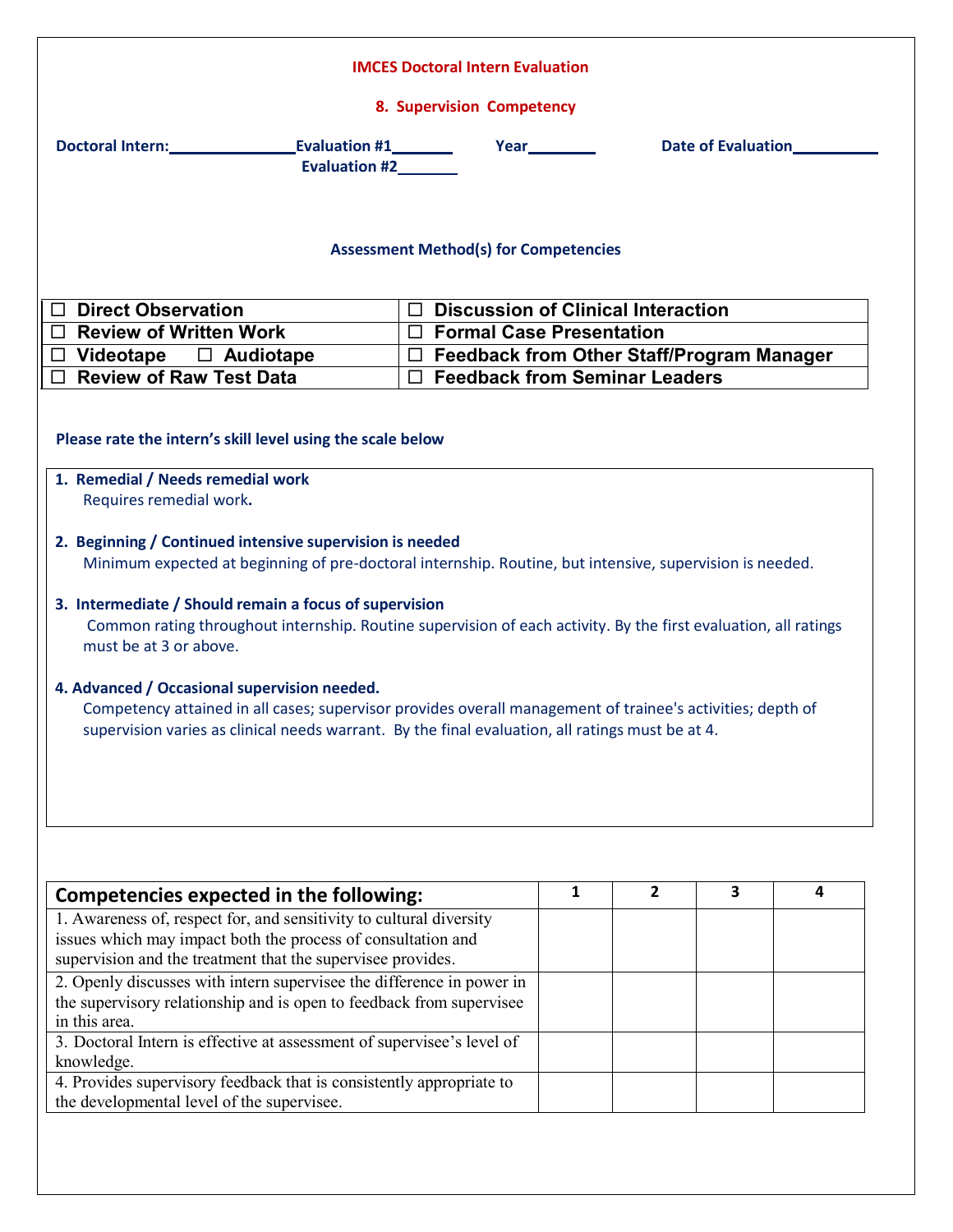| Competencies expected in the following:                                                                                                                                 | 1 | $\overline{2}$ | $\overline{\mathbf{3}}$ | 4 |
|-------------------------------------------------------------------------------------------------------------------------------------------------------------------------|---|----------------|-------------------------|---|
| 5. As a supervisor, demonstrates effective supervision intervention<br>appropriate to the supervisees' strengths and weaknesses.                                        |   |                |                         |   |
| 6. Doctoral intern demonstrates and applies knowledge of different<br>supervision models and practices.                                                                 |   |                |                         |   |
| 7. Identifies and manages confrontation in peer supervision<br>appropriately.                                                                                           |   |                |                         |   |
| 8. Demonstrates familiarity with different supervision methods.<br>9. Demonstrates ability to consult with own supervisor when<br>dealing with peer supervision issues. |   |                |                         |   |
| 10. Applies a broad range of strategies for creating and maintaining<br>a positive supervisory relationship                                                             |   |                |                         |   |
| 11. Effectively deals with resistance in supervisees.<br>12. Effectively deals with boundary issues in supervisory                                                      |   |                |                         |   |
| relationships.<br>13. Awareness of and adherence to APA ethical                                                                                                         |   |                |                         |   |
| guidelines and ethics in providing supervision<br>14. Effectively manages the administrative aspects of supervision.                                                    |   |                |                         |   |
| 15. Applies a broad range of strategies for creating and maintaining<br>a positive supervisory relationship and provides useful feedback to<br>supervisee               |   |                |                         |   |
| Please provide written comments including strengths the Doctoral Intern possesses and areas that the Doctoral Intern<br>could show improvement in.                      |   |                |                         |   |
| <b>Areas of Strength:</b>                                                                                                                                               |   |                |                         |   |
| <b>Areas of concern:</b>                                                                                                                                                |   |                |                         |   |
| <b>Corrective Action Plan:</b>                                                                                                                                          |   |                |                         |   |
|                                                                                                                                                                         |   |                |                         |   |
| This evaluation has been completed in consultation between the Primary and Delegate supervisor in collaboration                                                         |   |                |                         |   |
| with Seminar Leaders. At the time of completion the Doctoral Intern has received a copy of his/her evaluation.                                                          |   |                |                         |   |
| <b>Doctoral Intern's Signature:</b><br><u> 1989 - Johann Barbara, martin a</u>                                                                                          |   |                |                         |   |
|                                                                                                                                                                         |   |                |                         |   |

**Delegate Supervisor's Signature: Date:**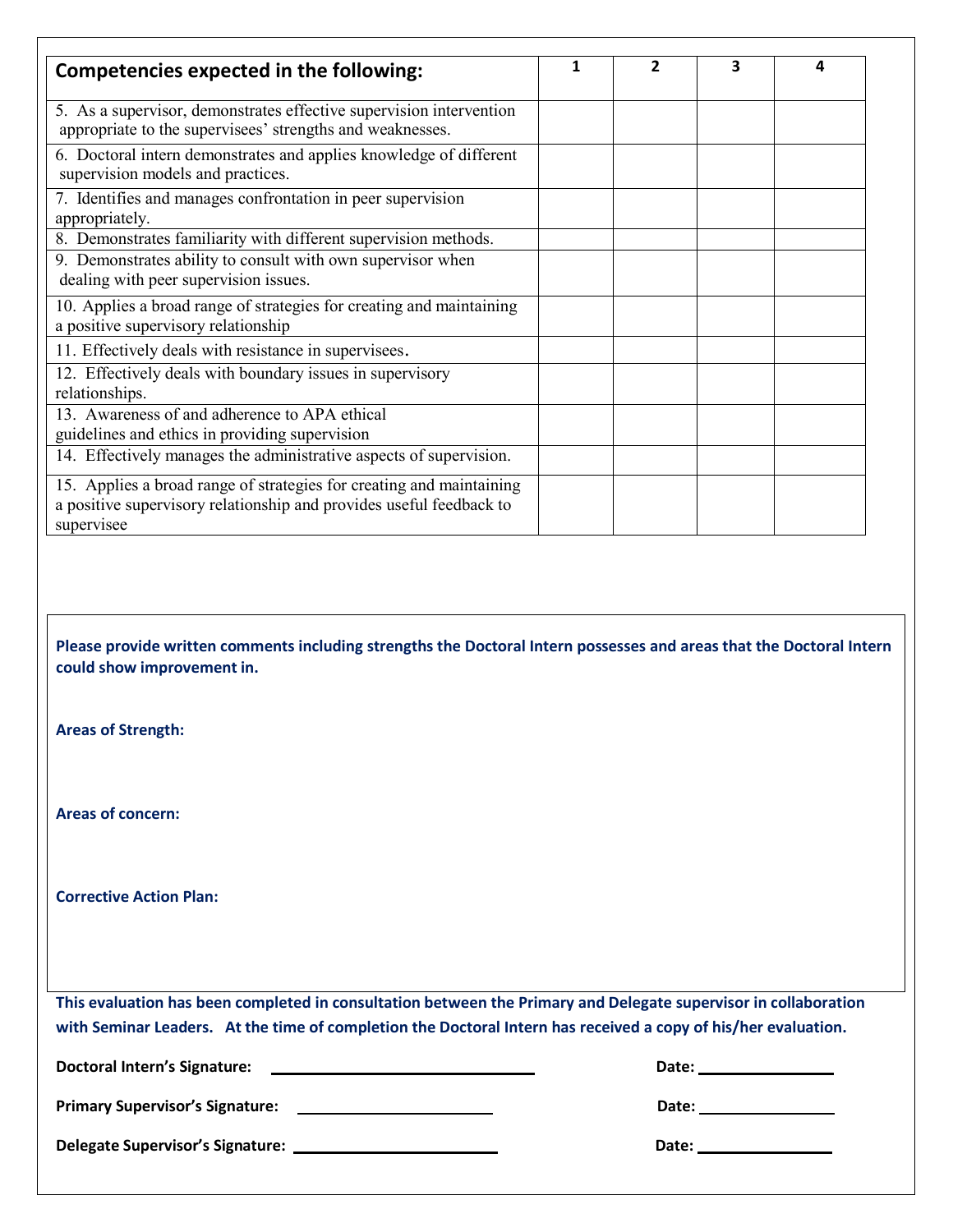|                                                                                                                                                                                                                                                                                                                                                                                                                                                                                                                                                                                                                                                                                                               | <b>IMCES Doctoral Intern Evaluation</b>          |   |                |                         |                              |
|---------------------------------------------------------------------------------------------------------------------------------------------------------------------------------------------------------------------------------------------------------------------------------------------------------------------------------------------------------------------------------------------------------------------------------------------------------------------------------------------------------------------------------------------------------------------------------------------------------------------------------------------------------------------------------------------------------------|--------------------------------------------------|---|----------------|-------------------------|------------------------------|
| 9. Consultation and Interprofessional/Interdisciplinary Skills Competency                                                                                                                                                                                                                                                                                                                                                                                                                                                                                                                                                                                                                                     |                                                  |   |                |                         |                              |
| Doctoral Intern: Evaluation #1<br>Evaluation #2________                                                                                                                                                                                                                                                                                                                                                                                                                                                                                                                                                                                                                                                       |                                                  |   |                |                         | Date of Evaluation__________ |
|                                                                                                                                                                                                                                                                                                                                                                                                                                                                                                                                                                                                                                                                                                               | <b>Assessment Method(s) for Competencies:</b>    |   |                |                         |                              |
| $\Box$ Direct Observation                                                                                                                                                                                                                                                                                                                                                                                                                                                                                                                                                                                                                                                                                     | $\Box$ Discussion of Clinical Interaction        |   |                |                         |                              |
| $\Box$ Review of Written Work                                                                                                                                                                                                                                                                                                                                                                                                                                                                                                                                                                                                                                                                                 | □ Formal Case Presentation                       |   |                |                         |                              |
| $\Box$ Videotape $\Box$ Audiotape                                                                                                                                                                                                                                                                                                                                                                                                                                                                                                                                                                                                                                                                             | $\Box$ Feedback from Other Staff/Program Manager |   |                |                         |                              |
| $\Box$ Review of Raw Test Data                                                                                                                                                                                                                                                                                                                                                                                                                                                                                                                                                                                                                                                                                | $\Box$ Feedback from Seminar Leaders             |   |                |                         |                              |
| 1. Remedial / Needs remedial work<br>Requires remedial work.<br>2. Beginning / Continued intensive supervision is needed<br>Minimum expected at beginning of pre-doctoral internship. Routine, but intensive, supervision is needed.<br>3. Intermediate / Should remain a focus of supervision<br>Common rating throughout internship. Routine supervision of each activity. By the first evaluation, all ratings<br>must be at 3 or above.<br>4. Advanced / Occasional supervision needed.<br>Competency attained in all cases; supervisor provides overall management of trainee's activities; depth of<br>supervision varies as clinical needs warrant. By the final evaluation, all ratings must be at 4. |                                                  |   |                |                         |                              |
|                                                                                                                                                                                                                                                                                                                                                                                                                                                                                                                                                                                                                                                                                                               |                                                  |   |                |                         |                              |
| Competencies expected in the following:                                                                                                                                                                                                                                                                                                                                                                                                                                                                                                                                                                                                                                                                       |                                                  | 1 | $\overline{2}$ | $\overline{\mathbf{3}}$ | 4                            |
| 1. Ability to effectively relate to other professionals in accordance                                                                                                                                                                                                                                                                                                                                                                                                                                                                                                                                                                                                                                         |                                                  |   |                |                         |                              |
| with their unique patient care roles                                                                                                                                                                                                                                                                                                                                                                                                                                                                                                                                                                                                                                                                          |                                                  |   |                |                         |                              |
| 2. Understanding of the consultant's role as an information provider                                                                                                                                                                                                                                                                                                                                                                                                                                                                                                                                                                                                                                          |                                                  |   |                |                         |                              |
| to another professional who will ultimately be the patient decision<br>care maker                                                                                                                                                                                                                                                                                                                                                                                                                                                                                                                                                                                                                             |                                                  |   |                |                         |                              |
| 3. Knowledge of the unique patient care roles of other professionals                                                                                                                                                                                                                                                                                                                                                                                                                                                                                                                                                                                                                                          |                                                  |   |                |                         |                              |
| 4. Capacity for dialoguing with other professionals which avoids use                                                                                                                                                                                                                                                                                                                                                                                                                                                                                                                                                                                                                                          |                                                  |   |                |                         |                              |
| of psychological jargon                                                                                                                                                                                                                                                                                                                                                                                                                                                                                                                                                                                                                                                                                       |                                                  |   |                |                         |                              |
| 5. Ability to choose an appropriate means of assessment to answer                                                                                                                                                                                                                                                                                                                                                                                                                                                                                                                                                                                                                                             |                                                  |   |                |                         |                              |
| referral questions                                                                                                                                                                                                                                                                                                                                                                                                                                                                                                                                                                                                                                                                                            |                                                  |   |                |                         |                              |
| 6. Ability to implement a systematic approach to data collection in a                                                                                                                                                                                                                                                                                                                                                                                                                                                                                                                                                                                                                                         |                                                  |   |                |                         |                              |
| consultative role                                                                                                                                                                                                                                                                                                                                                                                                                                                                                                                                                                                                                                                                                             |                                                  |   |                |                         |                              |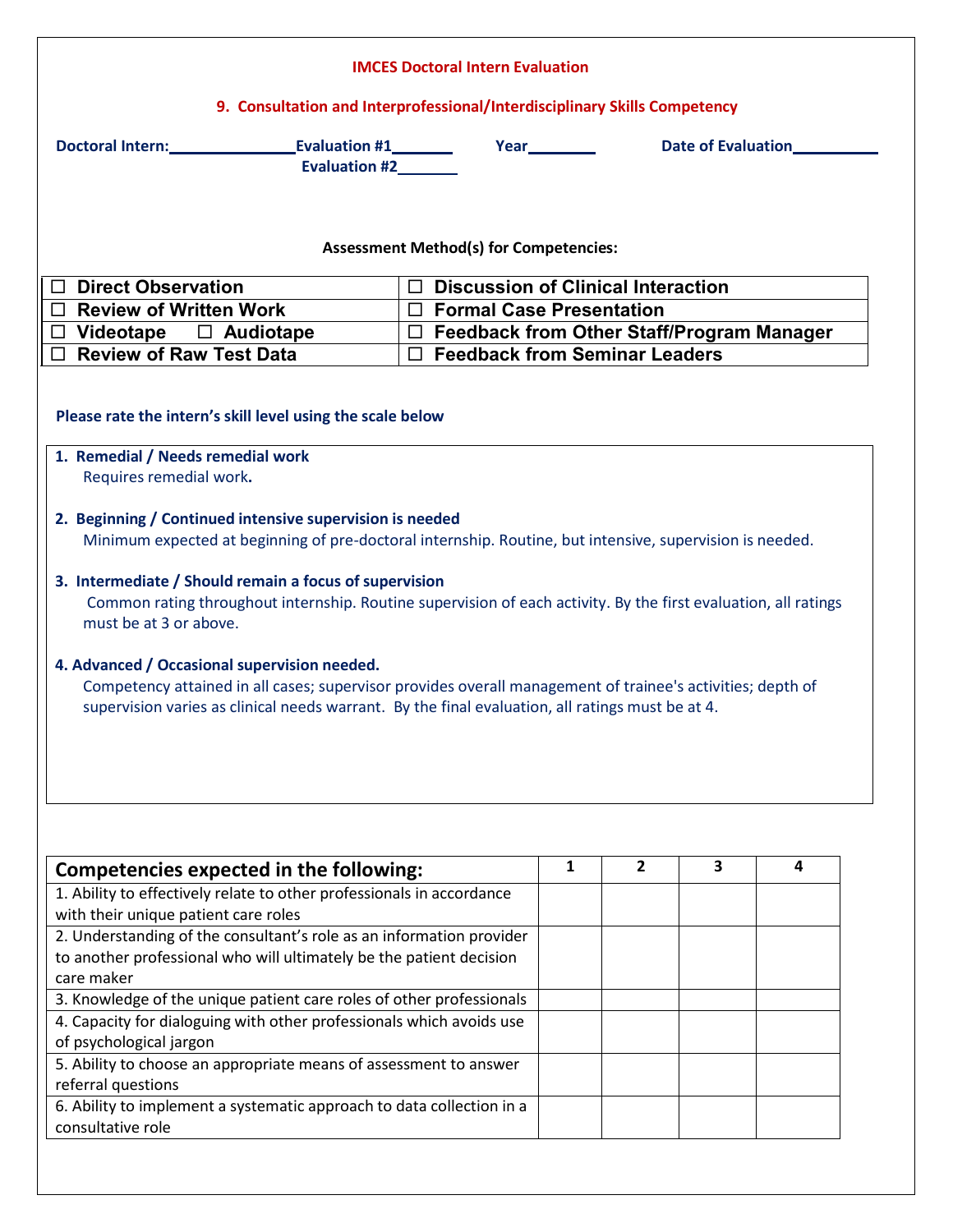| Competencies expected in the following:                               | 1 | $\overline{2}$ | 3 | 4 |
|-----------------------------------------------------------------------|---|----------------|---|---|
| 7. Effective consultative skills while discussing assessment referral |   |                |   |   |
| questions and recommendations to other clinicians.                    |   |                |   |   |
| 8. Actively seeks consultation when treating complex cases and        |   |                |   |   |
| working with unfamiliar symptoms and/or diagnoses                     |   |                |   |   |
| 9. Actively seeks consultation and supervision from supervisors       |   |                |   |   |
| when faced with client crisis situations                              |   |                |   |   |
| 10. Consults with other professionals and other interdisciplinary     |   |                |   |   |
| staff members during Multidisciplinary Team meetings                  |   |                |   |   |
| 11. During consultations, identifies the way the client's cultural    |   |                |   |   |
| background/ethnicity and power differential affects the               |   |                |   |   |
| therapeutic alliance                                                  |   |                |   |   |
| 12. During consultation, identifies multiple sources of client        |   |                |   |   |
| information including medical/health issues, substance abuse          |   |                |   |   |
| history, hospitalizations, and previous treatment history             |   |                |   |   |
| 13. Doctoral intern provides relevant case conceptualization which    |   |                |   |   |
| integrate background information, diagnoses, developmental            |   |                |   |   |
| issues, in order to clarify the nature of the client's concern        |   |                |   |   |
| 14. Identifies and discusses possible relevant evidence based         |   |                |   |   |
| theory and/or interventions into consultations and presentations      |   |                |   |   |
| 15. Identifies and responds to relevant domains such as diversity     |   |                |   |   |
| and cultural factors such as financial issues, language, behavioral   |   |                |   |   |
| limitations and/or strengths and weaknesses of clients                |   |                |   |   |
| 16. Identifies and integrates client risk and protective factors into |   |                |   |   |
| conceptualization of case during presentation and consultations       |   |                |   |   |
| 17. Receives feedback from other professions including                |   |                |   |   |
| psychiatrists, case managers, program coordinators, attorneys,        |   |                |   |   |
| clinical social workers and paraprofessionals and integrates new      |   |                |   |   |
| information towards implementation of appropriate treatment           |   |                |   |   |
| goals and intervention plan                                           |   |                |   |   |

**Areas of Strength:** 

**Areas of concern:** 

**Corrective Action Plan:**

**This evaluation has been completed in consultation between the Primary and Delegate supervisor in collaboration with Seminar Leaders. At the time of completion the Doctoral Intern has received a copy of his/her evaluation.**

**Doctoral Intern's Signature: Date:**

**Primary Supervisor's Signature:**  $\qquad \qquad$  **Date: Date: Date: Date: Date: Date: Date: Date: Date: Date: Date: Date: Date: Date: Date: Date: Date: Date: Date: Date: Date: Date: Da** 

**Delegate Supervisor's Signature:** 2008 2009 2009 2012 2020 2021 2022 2023 2024 2022 2023 2024 2022 2023 2024 2022 2023 2024 2022 2023 2024 2022 2023 2024 2022 2023 2024 2022 2023 2024 2022 2023 2024 2022 2023 2024 2023 20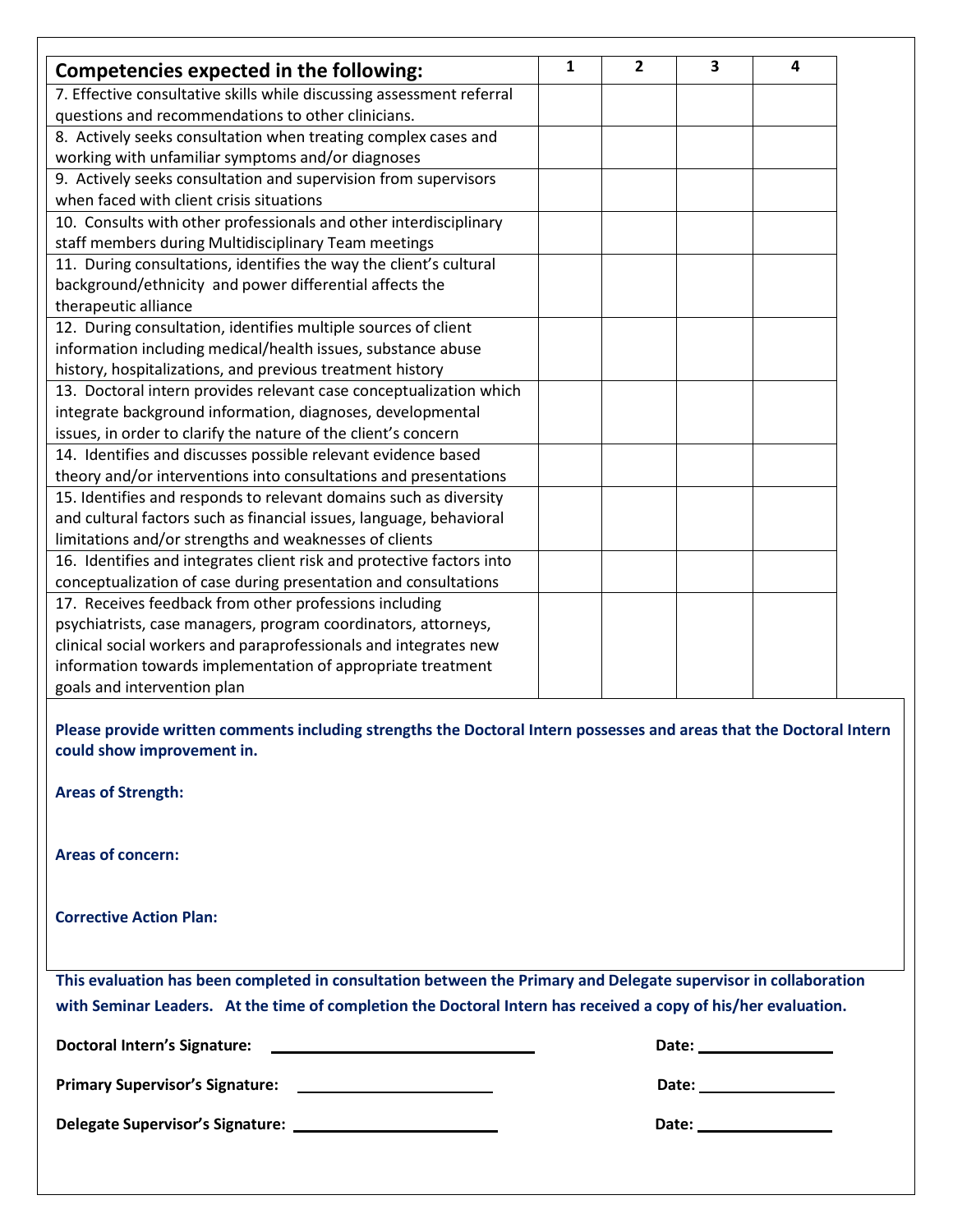|                                                                                                                 | <b>IMCES Doctoral Intern Evaluation</b>          |   |                |                           |   |
|-----------------------------------------------------------------------------------------------------------------|--------------------------------------------------|---|----------------|---------------------------|---|
| 10. Risk Assessment and Management Competency                                                                   |                                                  |   |                |                           |   |
| Doctoral Intern:<br><u>Doctoral Intern:</u>                                                                     |                                                  |   |                | <b>Date of Evaluation</b> |   |
| Evaluation #2________                                                                                           |                                                  |   |                |                           |   |
|                                                                                                                 | <b>Assessment Method(s) for Competencies</b>     |   |                |                           |   |
|                                                                                                                 |                                                  |   |                |                           |   |
|                                                                                                                 |                                                  |   |                |                           |   |
| □ Direct Observation                                                                                            | $\Box$ Discussion of Clinical Interaction        |   |                |                           |   |
| $\Box$ Review of Written Work                                                                                   | $\Box$ Formal Case Presentation                  |   |                |                           |   |
| $\Box$ Videotape $\Box$ Audiotape                                                                               | $\Box$ Feedback from Other Staff/Program Manager |   |                |                           |   |
| $\Box$ Review of Raw Test Data                                                                                  | $\Box$ Feedback from Seminar Leaders             |   |                |                           |   |
| Please rate the intern's skill level using the scale below                                                      |                                                  |   |                |                           |   |
|                                                                                                                 |                                                  |   |                |                           |   |
| 1. Remedial / Needs remedial work<br>Requires remedial work.                                                    |                                                  |   |                |                           |   |
|                                                                                                                 |                                                  |   |                |                           |   |
| 2. Beginning / Continued intensive supervision is needed                                                        |                                                  |   |                |                           |   |
| Minimum expected at beginning of pre-doctoral internship. Routine, but intensive, supervision is needed.        |                                                  |   |                |                           |   |
|                                                                                                                 |                                                  |   |                |                           |   |
| 3. Intermediate / Should remain a focus of supervision                                                          |                                                  |   |                |                           |   |
| Common rating throughout internship. Routine supervision of each activity. By the first evaluation, all ratings |                                                  |   |                |                           |   |
| must be at 3 or above.                                                                                          |                                                  |   |                |                           |   |
|                                                                                                                 |                                                  |   |                |                           |   |
| 4. Advanced / Occasional supervision needed.                                                                    |                                                  |   |                |                           |   |
| Competency attained in all cases; supervisor provides overall management of trainee's activities; depth of      |                                                  |   |                |                           |   |
| supervision varies as clinical needs warrant. By the final evaluation, all ratings must be at 4.                |                                                  |   |                |                           |   |
|                                                                                                                 |                                                  |   |                |                           |   |
|                                                                                                                 |                                                  |   |                |                           |   |
|                                                                                                                 |                                                  |   |                |                           |   |
|                                                                                                                 |                                                  |   |                |                           |   |
|                                                                                                                 |                                                  |   |                |                           |   |
|                                                                                                                 |                                                  |   |                |                           |   |
| Competencies expected in the following:                                                                         |                                                  | 1 | $\overline{2}$ | 3                         | 4 |
| 1. Effectively evaluates, manages and documents client's risk and                                               |                                                  |   |                |                           |   |
| protective factors.                                                                                             |                                                  |   |                |                           |   |
| 2. Effectively assesses immediate concerns such as suicidality,                                                 |                                                  |   |                |                           |   |
| homicidality and other safety issues.                                                                           |                                                  |   |                |                           |   |
| 3. Effectively assesses immediate concerns such as child, dependent                                             |                                                  |   |                |                           |   |
| adult and elder abuse.                                                                                          |                                                  |   |                |                           |   |
| 4. Demonstrates ability to conduct and document a comprehensive                                                 |                                                  |   |                |                           |   |
|                                                                                                                 |                                                  |   |                |                           |   |

| 4. Demonstrates ability to conduct and document a comprehensive         |  |  |
|-------------------------------------------------------------------------|--|--|
| risk assessment evaluation with culturally diverse populations.         |  |  |
| 5. Establishes appropriate short term crisis plans with clients, family |  |  |
| or other appropriate support systems and resources in the               |  |  |
| community.                                                              |  |  |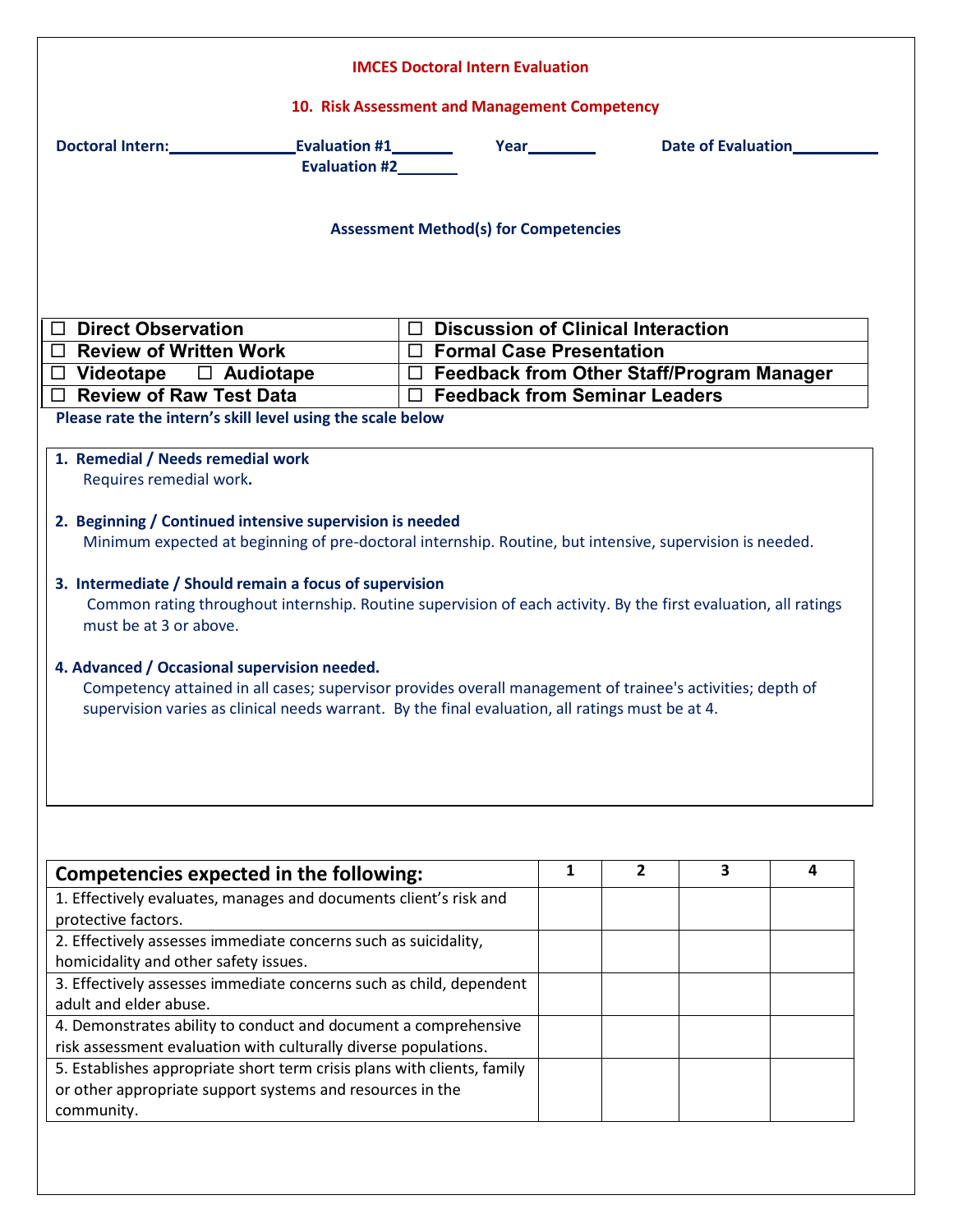| <b>Competencies expected in the following:</b>                                                                                                                                                                                                                           | 1 | $\overline{2}$ | З | 4 |  |
|--------------------------------------------------------------------------------------------------------------------------------------------------------------------------------------------------------------------------------------------------------------------------|---|----------------|---|---|--|
|                                                                                                                                                                                                                                                                          |   |                |   |   |  |
| 6. Appropriately and efficiently evaluates the client's current mental<br>status in urgent/emergency situations.                                                                                                                                                         |   |                |   |   |  |
| 7. Provides interventions that are appropriate and based on the                                                                                                                                                                                                          |   |                |   |   |  |
| nature of the emergency/urgent situation.                                                                                                                                                                                                                                |   |                |   |   |  |
| 8. Provides appropriate referral(s) in urgent/emergency situations                                                                                                                                                                                                       |   |                |   |   |  |
| based on client's level of immediate need.                                                                                                                                                                                                                               |   |                |   |   |  |
| 9. Recognizes limits of competence in urgent/emergency situations.                                                                                                                                                                                                       |   |                |   |   |  |
| 10. Consistently discusses and consults with clinical staff, peers,                                                                                                                                                                                                      |   |                |   |   |  |
| and clinical supervisors in a timely manner in order to use                                                                                                                                                                                                              |   |                |   |   |  |
| multidisciplinary approach to risk assessment and management.                                                                                                                                                                                                            |   |                |   |   |  |
| 11. Knowledge of mandated reporting/confidentiality issues during                                                                                                                                                                                                        |   |                |   |   |  |
| potential suicidal/homicidal crisis situations.                                                                                                                                                                                                                          |   |                |   |   |  |
| 12. Ability to properly document all suicidal/homicidal data into                                                                                                                                                                                                        |   |                |   |   |  |
| client's health record in an ongoing and thorough manner.                                                                                                                                                                                                                |   |                |   |   |  |
| 13. Identifies and evaluates client and/or family strength or                                                                                                                                                                                                            |   |                |   |   |  |
| weaknesses, risk and protective factors addressed, and evaluates                                                                                                                                                                                                         |   |                |   |   |  |
| suicidal/homicidal ideation or risk.                                                                                                                                                                                                                                     |   |                |   |   |  |
| 14. Identifies and responds to relevant domains such as: diversity,                                                                                                                                                                                                      |   |                |   |   |  |
| the developmental stage of the client, important cultural factors,                                                                                                                                                                                                       |   |                |   |   |  |
| SES, language, behavioral limitations or strengths, environmental                                                                                                                                                                                                        |   |                |   |   |  |
| contingencies, resources of clients who are undergoing a crisis                                                                                                                                                                                                          |   |                |   |   |  |
| situation.                                                                                                                                                                                                                                                               |   |                |   |   |  |
| could show improvement in.<br><b>Areas of Strength:</b><br><b>Areas of concern:</b><br><b>Corrective Action Plan:</b>                                                                                                                                                    |   |                |   |   |  |
| This evaluation has been completed in consultation between the Primary and Delegate supervisor in collaboration<br>with Seminar Leaders. At the time of completion the Doctoral Intern has received a copy of his/her evaluation.<br><b>Doctoral Intern's Signature:</b> |   |                |   |   |  |
|                                                                                                                                                                                                                                                                          |   |                |   |   |  |
|                                                                                                                                                                                                                                                                          |   |                |   |   |  |
|                                                                                                                                                                                                                                                                          |   |                |   |   |  |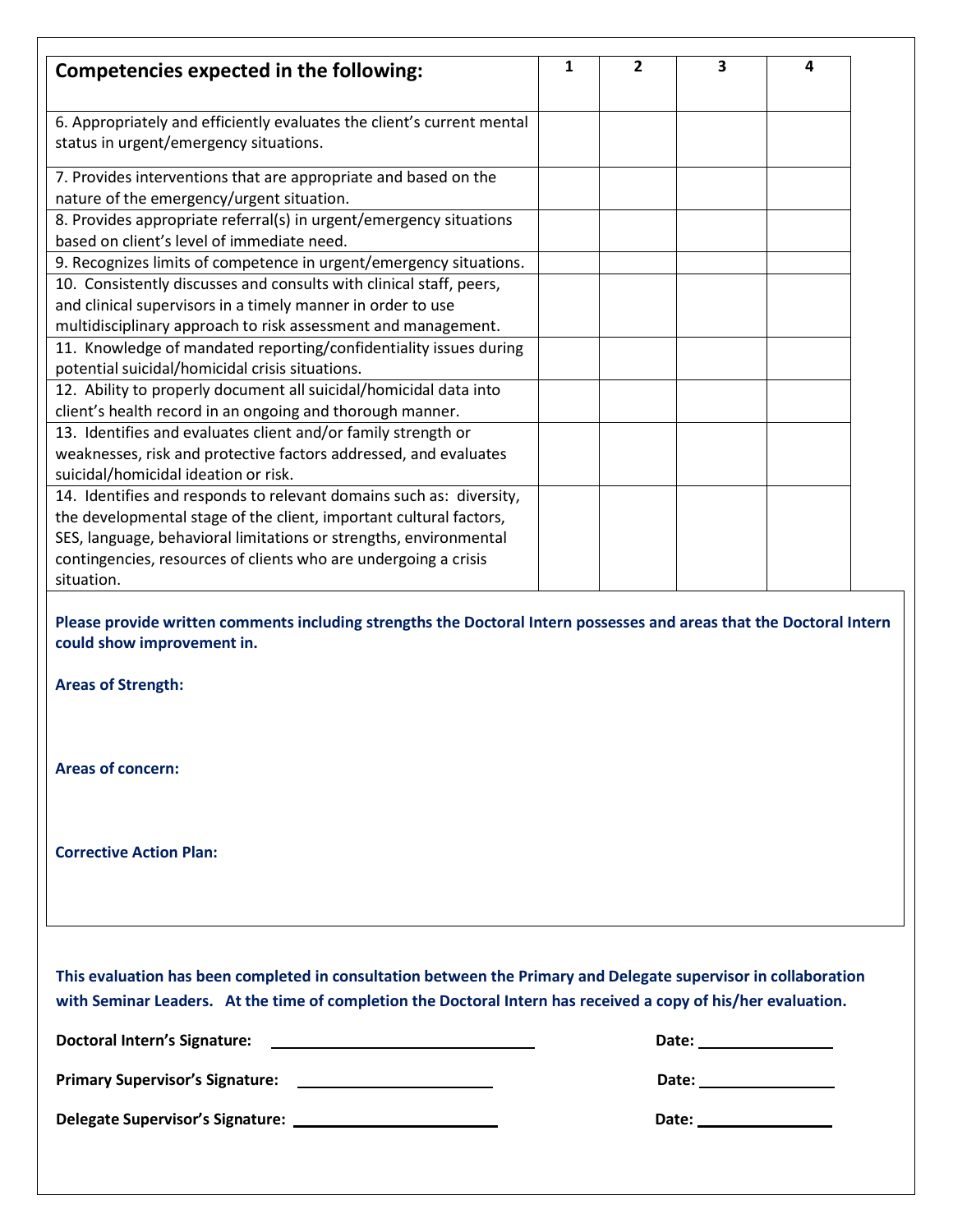|                                                                                                                                                                                                                                                                | <b>IMCES Doctoral Intern Evaluation</b>          |   |                |   |                           |  |
|----------------------------------------------------------------------------------------------------------------------------------------------------------------------------------------------------------------------------------------------------------------|--------------------------------------------------|---|----------------|---|---------------------------|--|
| 11. Advocacy Outreach and Engagement Competency                                                                                                                                                                                                                |                                                  |   |                |   |                           |  |
| Evaluation #1________<br>Doctoral Intern:<br><u>Doctoral Intern:</u><br>Evaluation #2________                                                                                                                                                                  |                                                  |   |                |   | <b>Date of Evaluation</b> |  |
|                                                                                                                                                                                                                                                                | <b>Assessment Method(s) for Competencies</b>     |   |                |   |                           |  |
| □ Direct Observation                                                                                                                                                                                                                                           | $\Box$ Discussion of Clinical Interaction        |   |                |   |                           |  |
| $\Box$ Review of Written Work                                                                                                                                                                                                                                  | $\Box$ Formal Case Presentation                  |   |                |   |                           |  |
| $\Box$ Videotape $\Box$ Audiotape                                                                                                                                                                                                                              | $\Box$ Feedback from Other Staff/Program Manager |   |                |   |                           |  |
| $\Box$ Review of Raw Test Data                                                                                                                                                                                                                                 | $\Box$ Feedback from Seminar Leaders             |   |                |   |                           |  |
| Please rate the intern's skill level using the scale below                                                                                                                                                                                                     |                                                  |   |                |   |                           |  |
| 1. Remedial / Needs remedial work<br>Requires remedial work.                                                                                                                                                                                                   |                                                  |   |                |   |                           |  |
| 2. Beginning / Continued intensive supervision is needed<br>Minimum expected at beginning of pre-doctoral internship. Routine, but intensive, supervision is needed.                                                                                           |                                                  |   |                |   |                           |  |
| 3. Intermediate / Should remain a focus of supervision<br>Common rating throughout internship. Routine supervision of each activity. By the first evaluation, all ratings<br>must be at 3 or above.                                                            |                                                  |   |                |   |                           |  |
| 4. Advanced / Occasional supervision needed.<br>Competency attained in all cases; supervisor provides overall management of trainee's activities; depth of<br>supervision varies as clinical needs warrant. By the final evaluation, all ratings must be at 4. |                                                  |   |                |   |                           |  |
|                                                                                                                                                                                                                                                                |                                                  |   |                |   |                           |  |
| Competencies expected in the following:                                                                                                                                                                                                                        |                                                  | 1 | $\overline{2}$ | 3 | 4                         |  |
| 1. Intern has overall awareness of the need to decrease the social                                                                                                                                                                                             |                                                  |   |                |   |                           |  |
| stigma of mental health.                                                                                                                                                                                                                                       |                                                  |   |                |   |                           |  |
| 2. Intern shows overall awareness of existing disparities in<br>availability and accessibility of mental health resources and                                                                                                                                  |                                                  |   |                |   |                           |  |
| provides feedback in weekly advocacy didactic and interactive                                                                                                                                                                                                  |                                                  |   |                |   |                           |  |
| seminars.                                                                                                                                                                                                                                                      |                                                  |   |                |   |                           |  |
| 3. Intern demonstrates ability to fully articulate and integrate                                                                                                                                                                                               |                                                  |   |                |   |                           |  |
| the impact of immigration, acculturation, racism, stigma, and the                                                                                                                                                                                              |                                                  |   |                |   |                           |  |
| sociopolitical system in this country and the person's home country<br>on the client.                                                                                                                                                                          |                                                  |   |                |   |                           |  |
| 4. Intern understands the impact of advocacy awareness to interact                                                                                                                                                                                             |                                                  |   |                |   |                           |  |
|                                                                                                                                                                                                                                                                |                                                  |   |                |   |                           |  |
|                                                                                                                                                                                                                                                                |                                                  |   |                |   |                           |  |
| with policy makers and officials at the community, state, national<br>and global level in order to decrease disparity in utilization of                                                                                                                        |                                                  |   |                |   |                           |  |